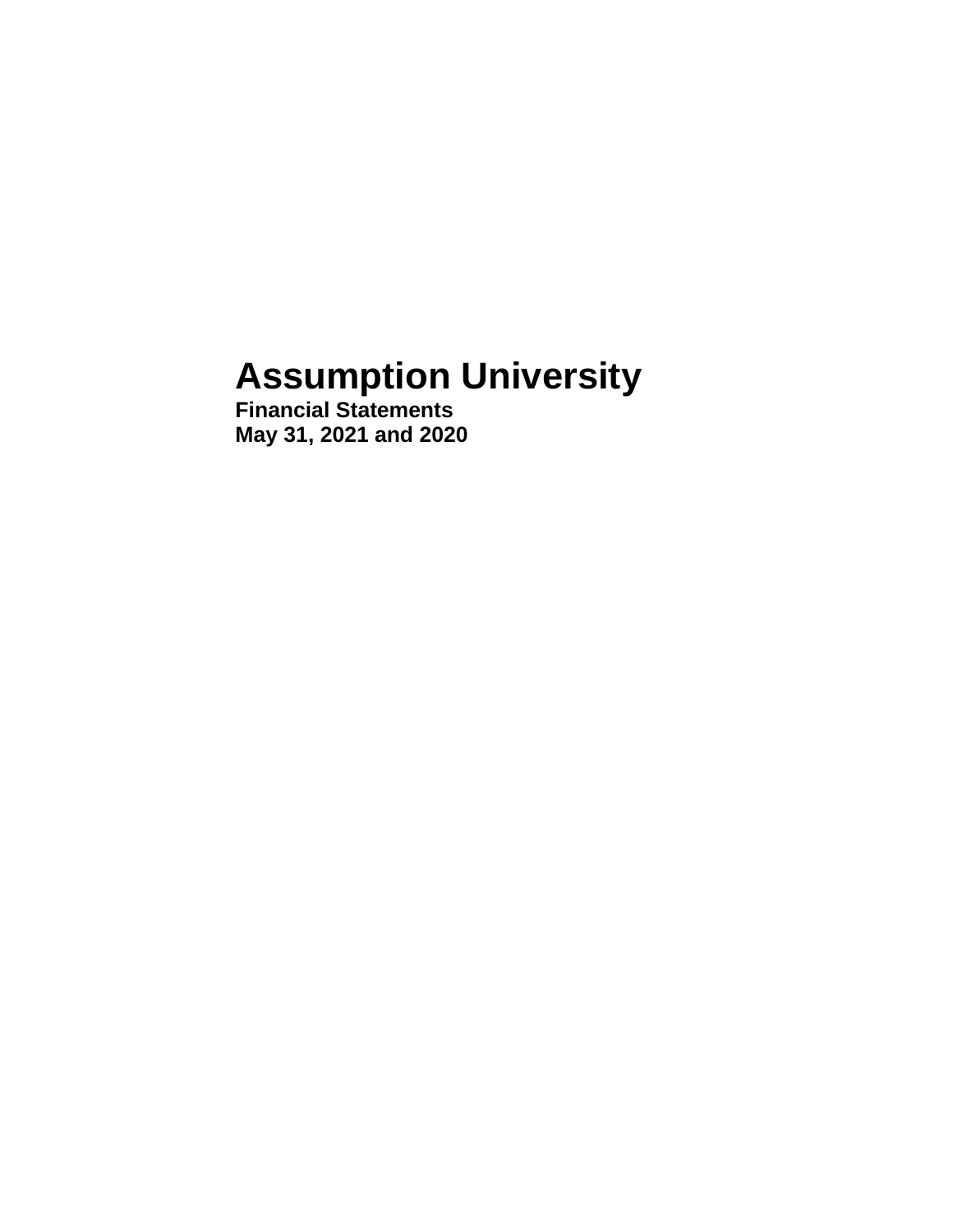# Page(s)

| <b>Financial Statements:</b> |  |
|------------------------------|--|
|                              |  |
|                              |  |
|                              |  |
|                              |  |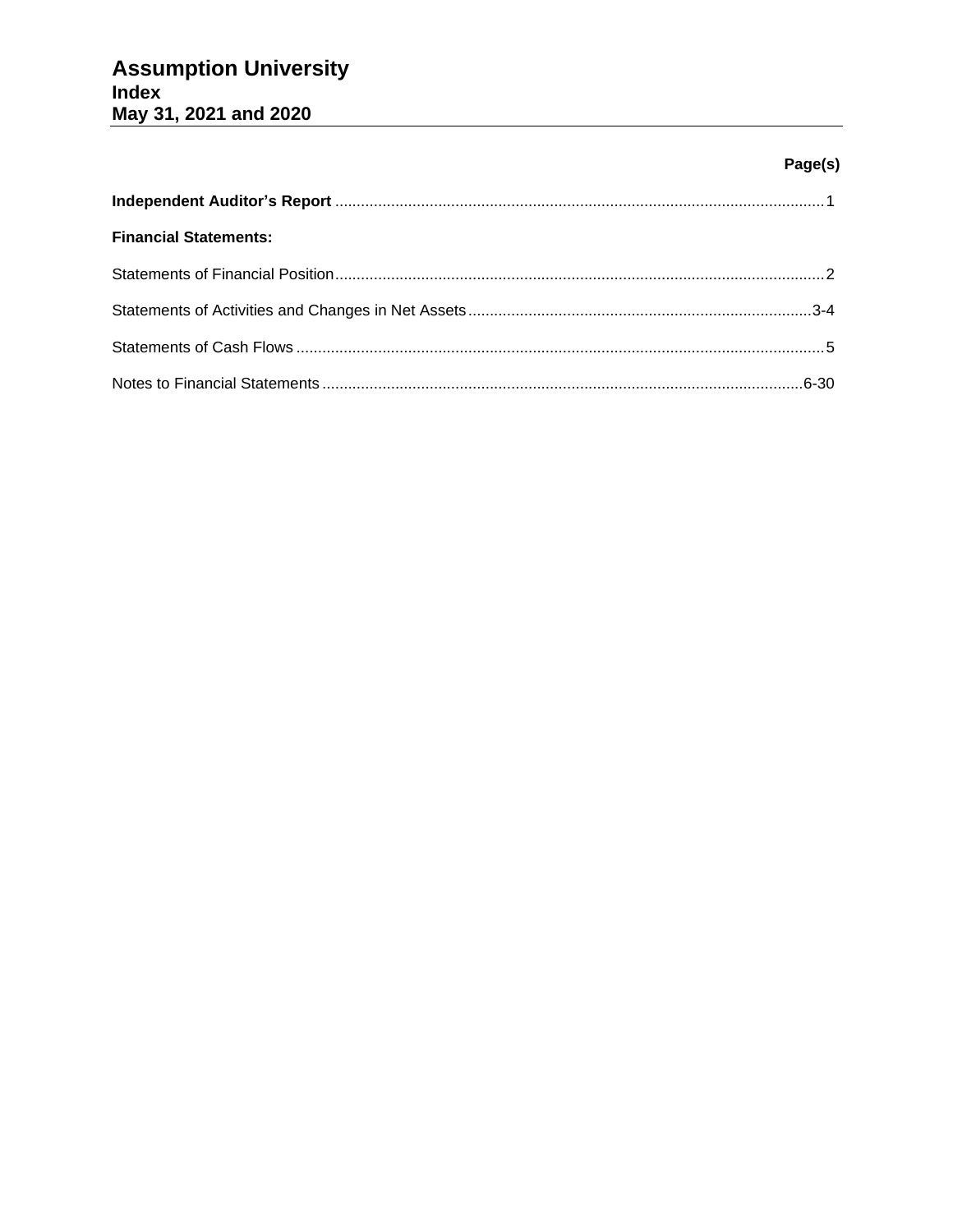

**RSM US LLP** 

#### **Independent Auditor's Report**

Board of Trustees Assumption University

#### **Report on the Financial Statements**

We have audited the accompanying financial statements of Assumption University which comprise the statements of financial position as of May 31, 2021 and 2020, the related statements of activities and changes in net assets, and cash flows for the years then ended, and the related notes to the financial statements.

#### **Management's Responsibility for the Financial Statements**

Management is responsible for the preparation and fair presentation of these financial statements in accordance with accounting principles generally accepted in the United States of America; this includes the design, implementation, and maintenance of internal control relevant to the preparation and fair presentation of financial statements that are free from material misstatement, whether due to fraud or error.

#### **Auditor's Responsibility**

Our responsibility is to express an opinion on these financial statements based on our audits. We conducted our audits in accordance with auditing standards generally accepted in the United States of America. Those standards require that we plan and perform the audit to obtain reasonable assurance about whether the financial statements are free from material misstatement.

An audit involves performing procedures to obtain audit evidence about the amounts and disclosures in the financial statements. The procedures selected depend on the auditor's judgment, including the assessment of the risks of material misstatement of the financial statements, whether due to fraud or error. In making those risk assessments, the auditor considers internal control relevant to the entity's preparation and fair presentation of the financial statements in order to design audit procedures that are appropriate in the circumstances, but not for the purpose of expressing an opinion on the effectiveness of the entity's internal control. Accordingly, we express no such opinion. An audit also includes evaluating the appropriateness of accounting policies used and the reasonableness of significant accounting estimates made by management, as well as evaluating the overall presentation of the financial statements.

We believe that the audit evidence we have obtained is sufficient and appropriate to provide a basis for our audit opinion.

#### **Opinion**

In our opinion, the financial statements referred to above present fairly, in all material respects, the financial position of Assumption University as of May 31, 2021 and 2020 and the changes in its net assets and its cash flows for the years then ended in accordance with accounting principles generally accepted in the United States of America.

RSM US LLP

Boston, Massachusetts September 3, 2021

THE POWER OF BEING UNDERSTOOD AUDIT | TAX | CONSULTING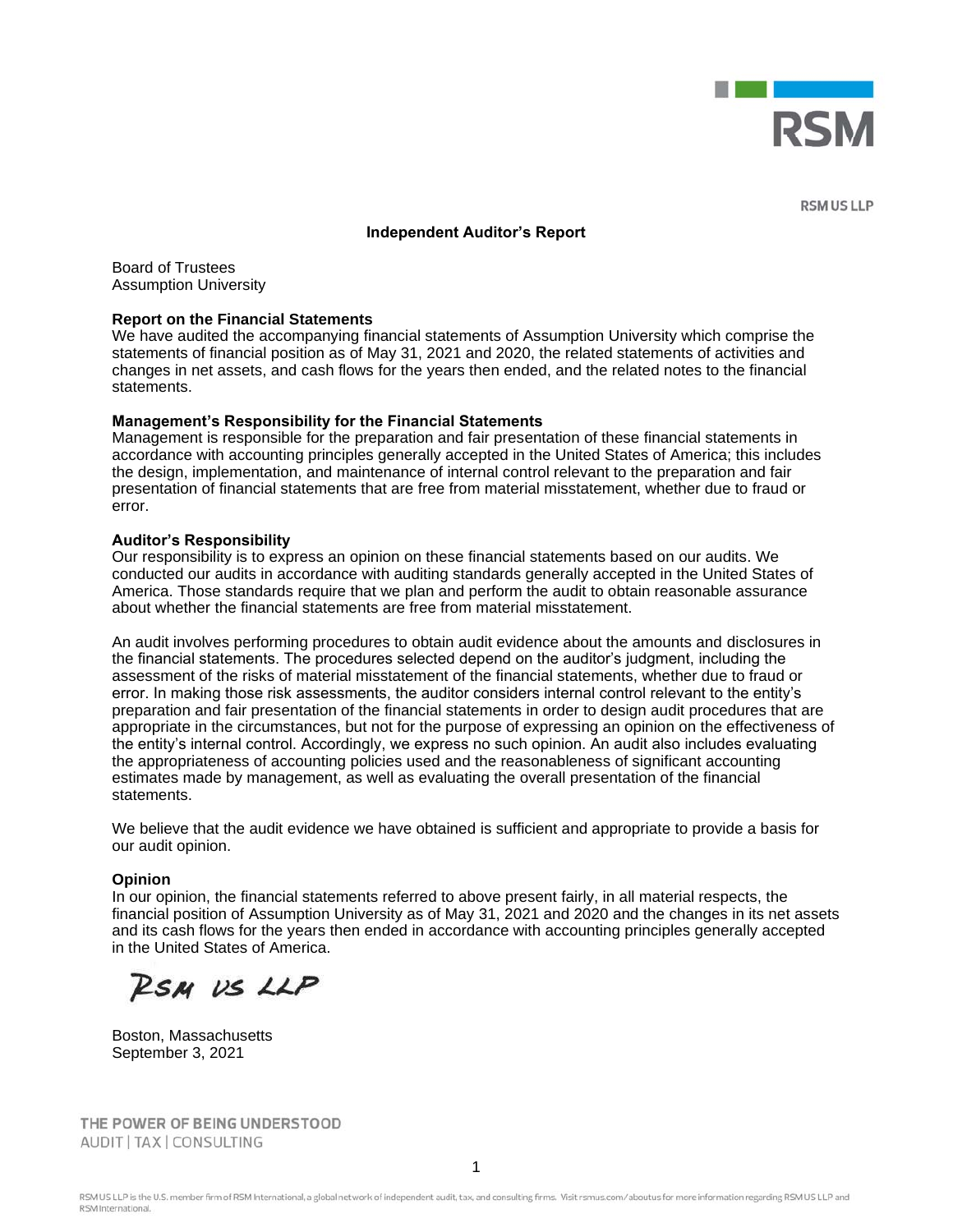# **Assumption University Statements of Financial Position May 31, 2021 and 2020**

|                                              | 2021 |                |    | 2020          |  |
|----------------------------------------------|------|----------------|----|---------------|--|
|                                              |      |                |    |               |  |
| <b>Assets</b>                                |      |                |    |               |  |
| Cash                                         | \$   | 24,082,202     | \$ | 16,963,009    |  |
| Short-term investments                       |      |                |    | 10,972,462    |  |
| Prepaid expenses and other assets            |      | 1,290,018      |    | 1,049,376     |  |
| Student tuition receivables, net             |      | 1,029,781      |    | 1,195,729     |  |
| Grants and other receivables                 |      | 4,563,018      |    | 109,820       |  |
| Student loans, net                           |      | 822,013        |    | 1,270,246     |  |
| Contributions receivable, net                |      | 5,420,233      |    | 5,198,263     |  |
| Long-term investments                        |      | 118,088,363    |    | 99,443,482    |  |
| Beneficial interest in trust                 |      | 1,829,875      |    | 1,466,635     |  |
| Property, plant and equipment, net           |      | 107,192,968    |    | 102,844,521   |  |
| <b>Total assets</b>                          |      | \$ 264,318,471 |    | \$240,513,543 |  |
| <b>Liabilities and Net Assets</b>            |      |                |    |               |  |
| Accounts payable and accrued liabilities     | \$   | 5,796,141      | \$ | 6,929,663     |  |
| Student deposits and deferred revenue        |      | 7,132,493      |    | 6,167,200     |  |
| Annuity obligations                          |      | 594,379        |    | 591,260       |  |
| Asset retirement obligation                  |      | 249,312        |    | 234,647       |  |
| Liability under interest rate swap agreement |      | 196,094        |    | 447,937       |  |
| Refundable government student loans          |      | 1,594,655      |    | 2,026,340     |  |
| Debt, net                                    |      | 45,192,340     |    | 47,273,521    |  |
| <b>Total liabilities</b>                     |      | 60,755,414     |    | 63,670,568    |  |
| <b>Net assets</b>                            |      |                |    |               |  |
| Without donor restrictions                   |      | 149,174,621    |    | 133,289,919   |  |
| With donor restrictions                      |      | 54,388,436     |    | 43,553,056    |  |
| Total net assets                             |      | 203,563,057    |    | 176,842,975   |  |
| Total liabilities and net assets             | \$   | 264,318,471    | \$ | 240,513,543   |  |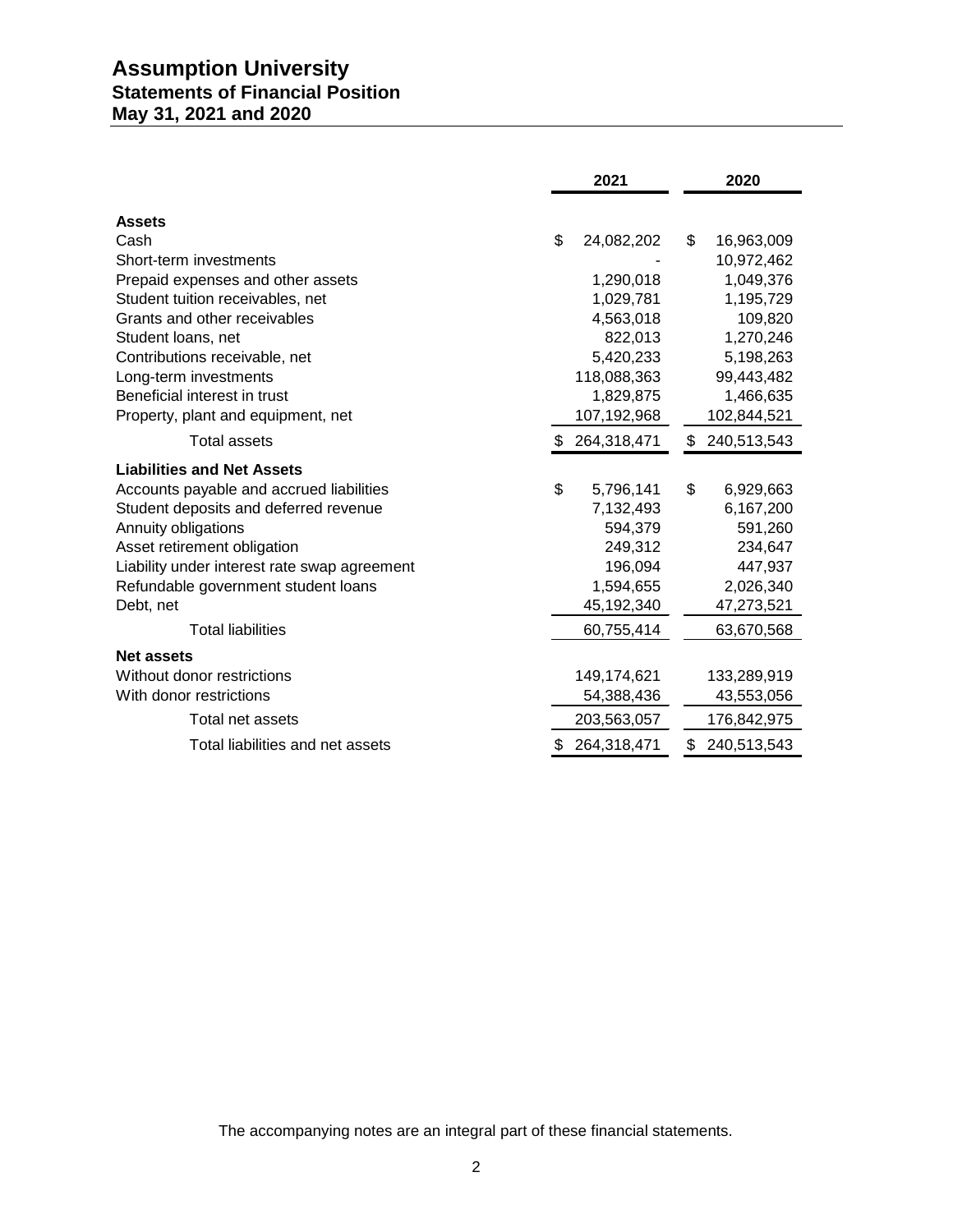# **Assumption University Statement of Activities and Changes in Net Assets Year Ended May 31, 2021**

|                                                 | <b>Without Donor</b><br><b>Restrictions</b> | <b>With Donor</b><br><b>Restrictions</b> | Total             |
|-------------------------------------------------|---------------------------------------------|------------------------------------------|-------------------|
| Operating revenue and other support             |                                             |                                          |                   |
| Tuition and fees, net of financial aid and      |                                             |                                          |                   |
| scholarships of \$53,295,768                    | \$<br>38,783,026                            | \$                                       | \$<br>38,783,026  |
| Investment income:                              |                                             |                                          |                   |
| Operating assets                                | 351,602                                     |                                          | 351,602           |
| Nonoperating assets                             | 2,944,080                                   | 1,398,141                                | 4,342,221         |
| Auxiliary enterprises                           | 8,922,052                                   |                                          | 8,922,052         |
| Annual gifts                                    | 1,122,828                                   | 260,463                                  | 1,383,291         |
| Grants                                          | 7,414,304                                   |                                          | 7,414,304         |
| Other income                                    | 5,610,050                                   |                                          | 5,610,050         |
| Net assets released from restrictions           | 2,436,175                                   | (2, 436, 175)                            |                   |
| Total operating revenue and other support       | 67,584,117                                  | (777, 571)                               | 66,806,546        |
| <b>Operating expenses</b>                       |                                             |                                          |                   |
| Instruction                                     | 25,670,188                                  |                                          | 25,670,188        |
| Academic support                                | 5,889,094                                   |                                          | 5,889,094         |
| <b>Student services</b>                         | 15,699,344                                  |                                          | 15,699,344        |
| Auxiliary enterprises                           | 13,265,119                                  |                                          | 13,265,119        |
| Institutional support                           | 6,266,629                                   |                                          | 6,266,629         |
| Total operating expenses                        | 66,790,374                                  |                                          | 66,790,374        |
| Increase (decrease) in net assets from          |                                             |                                          |                   |
| operations                                      | 793,743                                     | (777, 571)                               | 16,172            |
| Nonoperating revenue and expense                |                                             |                                          |                   |
| Contributions                                   | 2,465,299                                   | 2,361,751                                | 4,827,050         |
| Investment return, net                          | 16,221,377                                  | 10,236,670                               | 26,458,047        |
| Investment income utilized                      | (2,944,080)                                 | (1,398,141)                              | (4,342,221)       |
| Change in value of split interest agreements    | (7, 137)                                    | 164,431                                  | 157,294           |
| Change in value of beneficial interest in trust |                                             | 363,240                                  | 363,240           |
| Change in value of interest rate swap agreement | 251,843                                     |                                          | 251,843           |
| Other nonoperating expenses                     | (1,011,343)                                 |                                          | (1,011,343)       |
| Net assets released from restrictions           | 115,000                                     | (115,000)                                |                   |
| Increase in net assets from                     |                                             |                                          |                   |
| nonoperating activities                         | 15,090,959                                  | 11,612,951                               | 26,703,910        |
| Increase in net assets                          | 15,884,702                                  | 10,835,380                               | 26,720,082        |
| <b>Net assets</b>                               |                                             |                                          |                   |
| Beginning of year                               | 133,289,919                                 | 43,553,056                               | 176,842,975       |
| End of year                                     | \$<br>149,174,621                           | \$<br>54,388,436                         | \$<br>203,563,057 |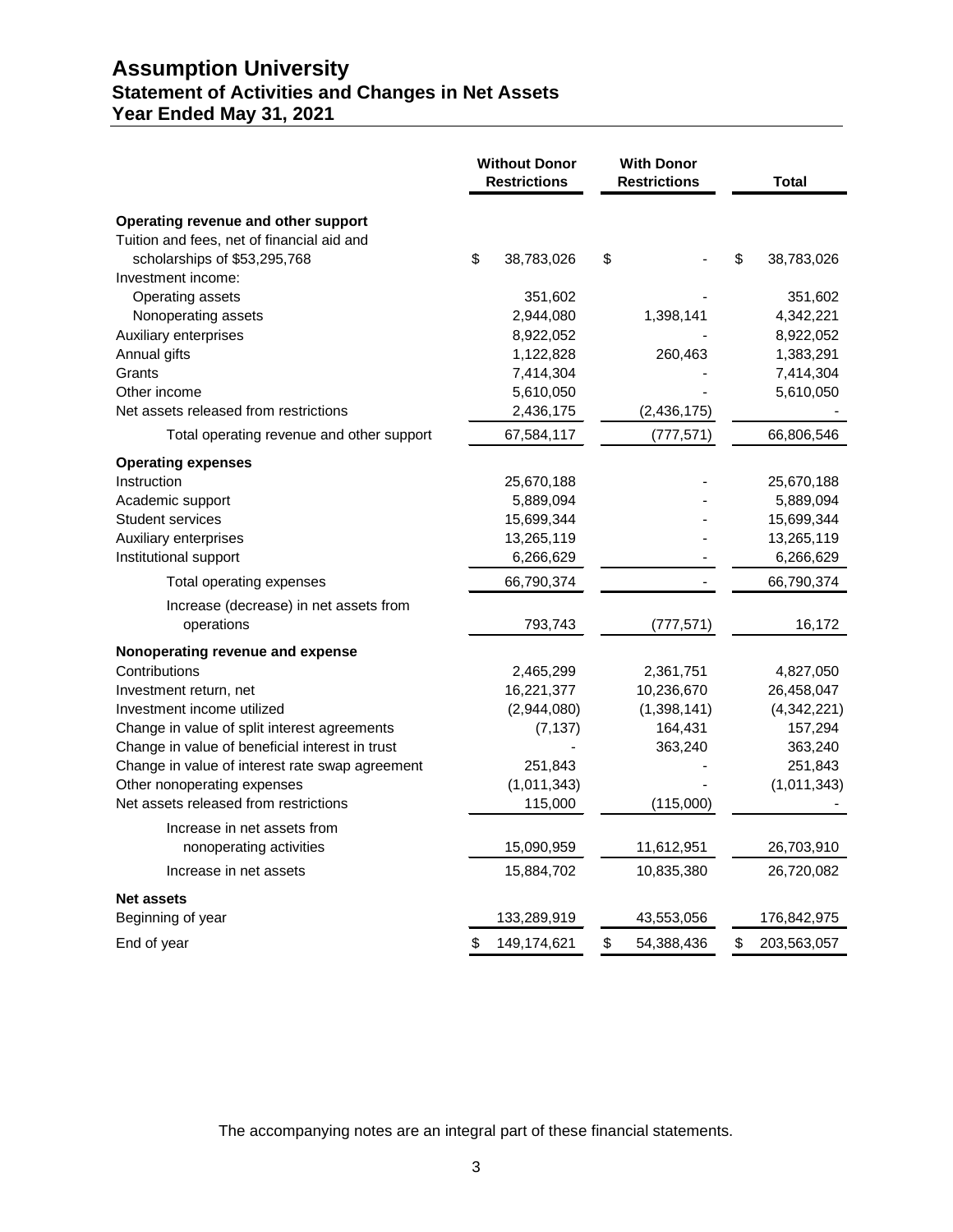# **Assumption University Statement of Activities and Changes in Net Assets Year Ended May 31, 2020**

|                                                 | <b>Without Donor</b><br><b>Restrictions</b> |               | <b>With Donor</b><br><b>Restrictions</b> |             | Total             |
|-------------------------------------------------|---------------------------------------------|---------------|------------------------------------------|-------------|-------------------|
| Operating revenue and other support             |                                             |               |                                          |             |                   |
| Tuition and fees, net of financial aid and      |                                             |               |                                          |             |                   |
| scholarships of \$47,313,793                    | \$                                          | 38,052,576    | \$                                       |             | \$<br>38,052,576  |
| Investment income:                              |                                             |               |                                          |             |                   |
| Operating assets                                |                                             | 296,559       |                                          |             | 296,559           |
| Nonoperating assets                             |                                             | 4,182,195     |                                          | 1,483,804   | 5,665,999         |
| Auxiliary enterprises                           |                                             | 17,009,979    |                                          |             | 17,009,979        |
| Annual gifts                                    |                                             | 1,191,302     |                                          | 3,029,750   | 4,221,052         |
| Grants                                          |                                             | 3,581,998     |                                          |             | 3,581,998         |
| Other income                                    |                                             | 1,485,109     |                                          |             | 1,485,109         |
| Net assets released from restrictions           |                                             | 1,483,804     |                                          | (1,483,804) |                   |
| Total operating revenue and other support       |                                             | 67,283,522    |                                          | 3,029,750   | 70,313,272        |
| <b>Operating expenses</b>                       |                                             |               |                                          |             |                   |
| Instruction                                     |                                             | 25,697,739    |                                          |             | 25,697,739        |
| Academic support                                |                                             | 6,450,171     |                                          |             | 6,450,171         |
| <b>Student services</b>                         |                                             | 12,651,804    |                                          |             | 12,651,804        |
| Auxiliary enterprises                           |                                             | 15,688,299    |                                          |             | 15,688,299        |
| Institutional support                           |                                             | 6,533,733     |                                          |             | 6,533,733         |
| Total operating expenses                        |                                             | 67,021,746    |                                          |             | 67,021,746        |
| Increase in net assets from operations          |                                             | 261,776       |                                          | 3,029,750   | 3,291,526         |
| Nonoperating revenue and expense                |                                             |               |                                          |             |                   |
| Contributions                                   |                                             | 221,121       |                                          | 738,627     | 959,748           |
| Investment return, net                          |                                             | 1,918,716     |                                          | 1,123,903   | 3,042,619         |
| Investment income utilized                      |                                             | (4, 182, 195) |                                          | (1,483,804) | (5,665,999)       |
| Change in value of split interest agreements    |                                             | (7,003)       |                                          | 2,670       | (4, 333)          |
| Change in value of beneficial interest in trust |                                             |               |                                          | 67,304      | 67,304            |
| Change in value of interest rate swap agreement |                                             | 57,885        |                                          |             | 57,885            |
| Other nonoperating expenses                     |                                             | (63, 931)     |                                          |             | (63, 931)         |
| (Decrease) increase in net assets from          |                                             |               |                                          |             |                   |
| nonoperating activities                         |                                             | (2,055,407)   |                                          | 448,700     | (1,606,707)       |
| (Decrease) increase in net assets               |                                             | (1,793,631)   |                                          | 3,478,450   | 1,684,819         |
| <b>Net assets</b>                               |                                             |               |                                          |             |                   |
| Beginning of year                               |                                             | 135,083,550   |                                          | 40,074,606  | 175, 158, 156     |
| End of year                                     | \$                                          | 133,289,919   | \$                                       | 43,553,056  | \$<br>176,842,975 |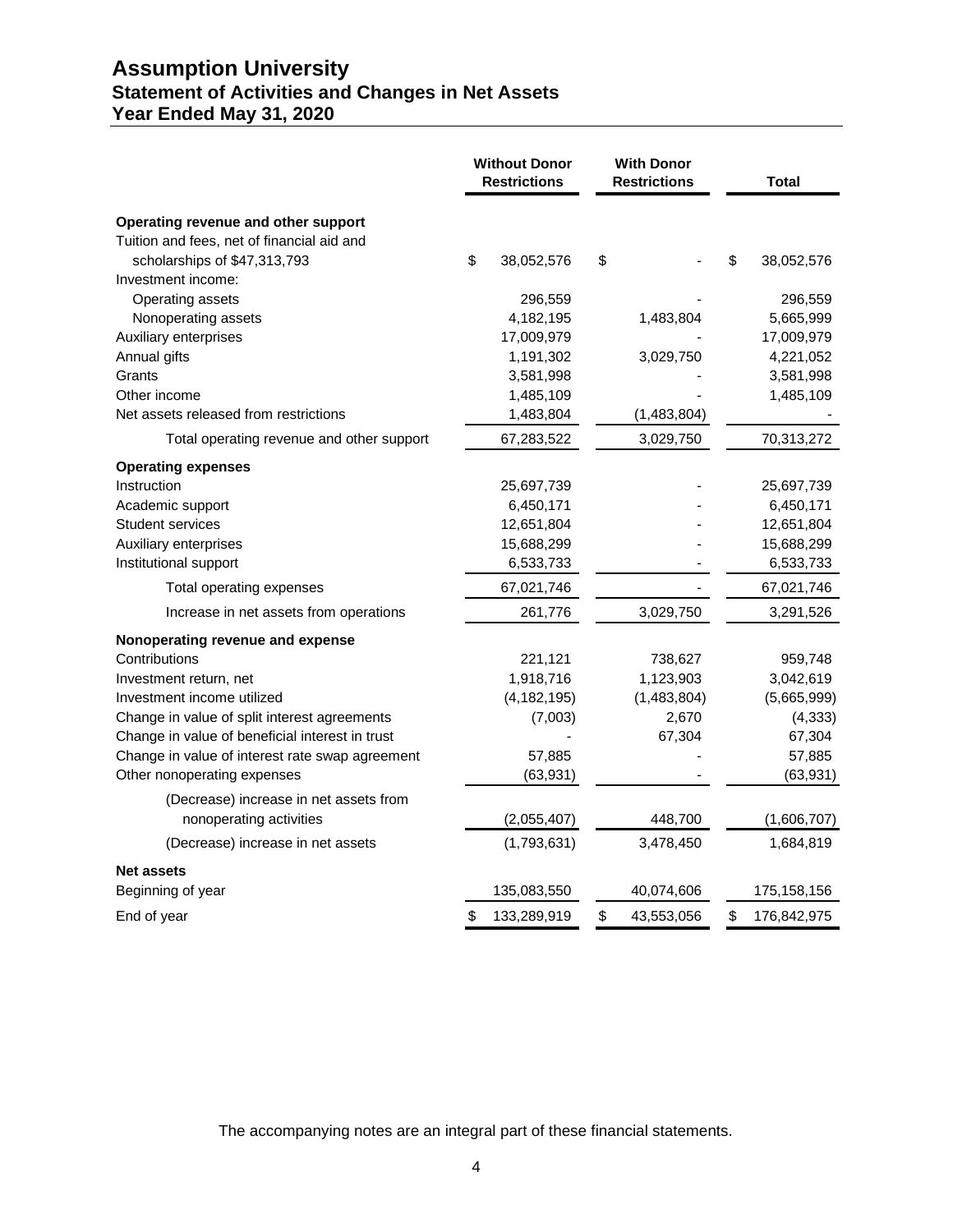# **Assumption University Statements of Cash Flows Years Ended May 31, 2021 and 2020**

|                                                                         | 2021                 | 2020                 |
|-------------------------------------------------------------------------|----------------------|----------------------|
| Cash flows from operating activities                                    |                      |                      |
| Increase in net assets                                                  | 26,720,082<br>S      | \$<br>1,684,819      |
| Adjustments to reconcile change in net assets to net cash               |                      |                      |
| provided by operating activities                                        |                      |                      |
| Depreciation<br>Amortization                                            | 4,660,630            | 4,128,599            |
| Contributions restricted for endowment                                  | 55,546<br>(559, 648) | 55,337<br>(463, 202) |
| Realized and unrealized gains on investments                            | (24, 788, 501)       | (401, 216)           |
| Change in the fair value of interest rate swap agreement                | (251, 843)           | (57, 885)            |
| Change in allowance for doubtful contributions receivable               |                      | 30,000               |
| Provision for uncollectible student tuition and loans receivable        | 41,285               | 21,220               |
| Discount for contributions receivable                                   | (453, 489)           | (42, 144)            |
| Accretion of asset retirement cost                                      | 14,665               | 13,803               |
| Change in value of beneficial interest in trust                         | (363, 240)           | (67, 304)            |
| Changes in operating assets and liabilities                             |                      |                      |
| Student tuition receivables                                             | 124,663              | (219, 257)           |
| Grants and other receivables                                            | (4,453,198)          | (2,994)              |
| Contributions receivable                                                | 231,519              | (310, 876)           |
| Prepaid expenses and other assets                                       | (240, 642)           | (27, 811)            |
| Accounts payable and accrued liabilities                                | 244,975              | (863, 557)           |
| Student deposits and deferred revenue                                   | 965,293              | (204, 038)           |
| Annuity obligations                                                     | 3,119                | (13, 534)            |
| Refundable government student loans                                     | (431, 685)           | (726, 414)           |
| Total adjustments                                                       | (25, 200, 551)       | 848,727              |
| Net cash provided by operating activities                               | 1,519,531            | 2,533,546            |
| Cash flows from investing activities                                    |                      |                      |
| Purchases of short-term investments                                     |                      | (8,998,002)          |
| Proceeds from maturities and sales of short-term investments            | 10,972,462           | 10,314,246           |
| Purchases of long-term investments                                      | (28, 198, 811)       | (27,002,315)         |
| Proceeds from maturities and sales of long-term investments             | 34, 342, 431         | 37,952,342           |
| Purchases of property, plant and equipment<br>Payments on student loans | (10, 387, 574)       | (12,005,584)         |
|                                                                         | 448,233              | 457,003              |
| Net cash provided by investing activities                               | 7,176,741            | 717,690              |
| Cash flows from financing activities                                    |                      |                      |
| Contributions restricted for endowment                                  | 559,648              | 463,202              |
| Payments on long-term debt                                              | (2, 136, 727)        | (2,086,908)          |
| Proceeds from long-term borrowings                                      |                      | 7,500,000            |
| Net cash (used in) provided by financing activities                     | (1, 577, 079)        | 5,876,294            |
| Net increase in cash                                                    | 7,119,193            | 9,127,530            |
| Cash                                                                    |                      |                      |
| Beginning of year                                                       | 16,963,009           | 7,835,479            |
| End of year                                                             | \$<br>24,082,202     | 16,963,009<br>\$     |
| Supplemental disclosure of cash flow information                        |                      |                      |
| Cash paid during the year for interest                                  | \$<br>1,079,622      | \$<br>1,025,798      |
| Supplemental schedule of noncash investing activities                   |                      |                      |
| Acquisition of property, plant and equipment included in accounts       |                      |                      |
| payable and accrued liabilities                                         | \$<br>195,555        | \$<br>1,574,052      |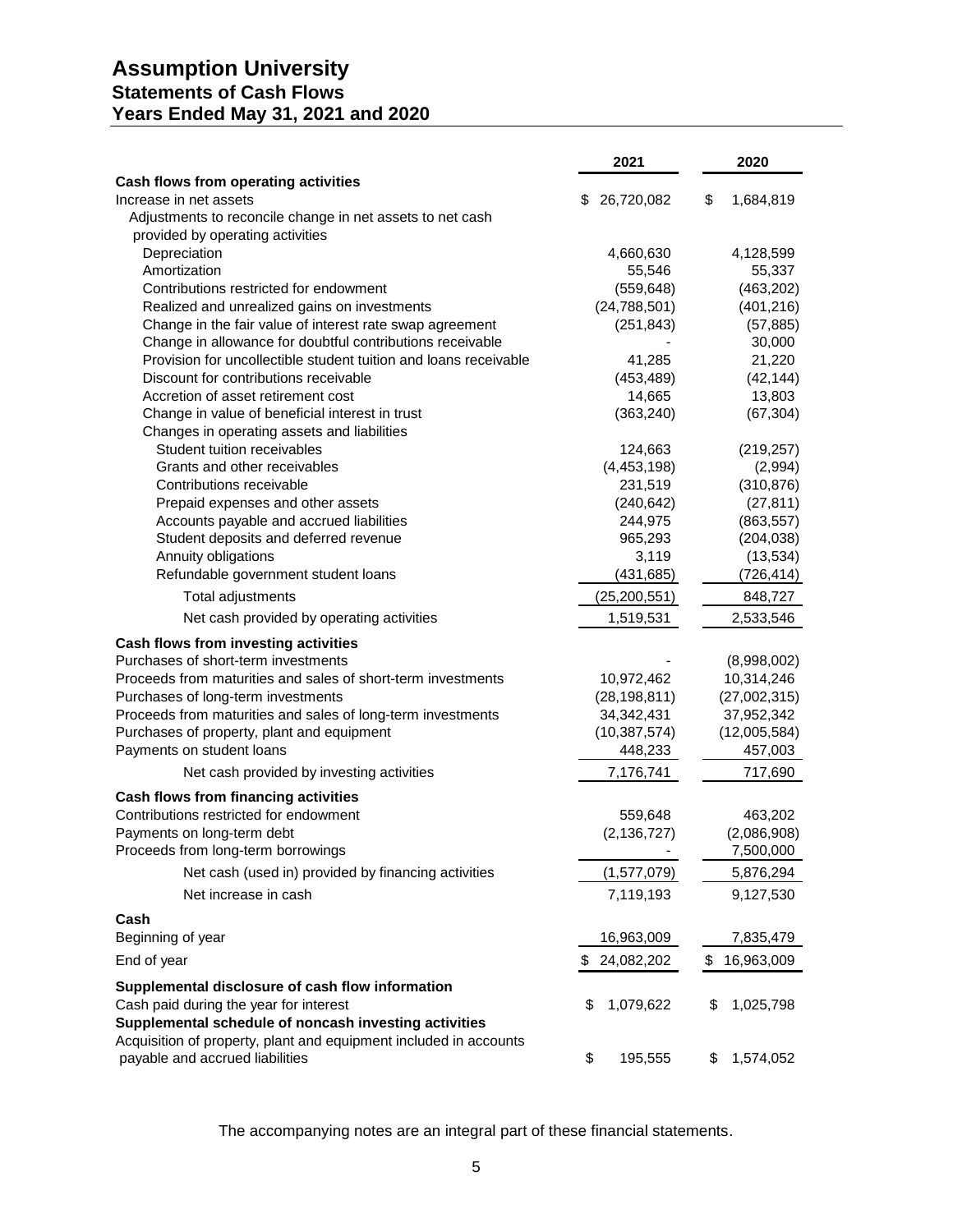## **1. Organization and Summary of Significant Accounting Policies**

#### **Background**

Assumption College was founded in 1904 as a Catholic, nonprofit, coeducational college located in Worcester, Massachusetts on a 185-acre campus. In April 2019, Assumption College applied to the Massachusetts Board of Higher Education to become a university. The application was approved, and the institution became Assumption University (the "University") on June 10, 2020.

Approximately 2,400 undergraduate and graduate students attend the University annually. The University offers bachelor's degrees in the liberal arts core and pre-professional programs with a liberal arts core, and professional master's degrees on a full-time and part-time basis.

The University also operates an additional campus in Rome, Italy. The Rome campus is located on land owned by the Augustinians of the Assumption, the founding order of the University.

#### **Basis of Financial Statement Presentation**

The accompanying financial statements are presented on the accrual basis of accounting and have been prepared to focus on the University as a whole and to present balances and transactions according to the existence or absence of donor-imposed restrictions. Accordingly, net assets and changes are classified as follows:

*Without Donor Restrictions* - Net assets that are not subject to donor-imposed stipulations. Net assets without donor restrictions may be designated for specific purposes by action of the Board of Trustees (the "Board") or may otherwise be limited by contractual agreements with outside parties. The change in net assets without donor restrictions is primarily impacted by the results of operations, new capital purchases, net of depreciation and debt, unrestricted giving, and by the amount of net assets with donor restrictions that have been released from restrictions.

*With Donor Restrictions* - Net assets whose use by the University is subject to donorimposed stipulations that can be fulfilled by actions of the University pursuant to those stipulations or that expire by the passage of time. These also include net assets subject to donor-imposed stipulations that they be maintained in perpetuity by the University, with investment return available for designated purposes. The change in net assets with donor restrictions is impacted primarily by gifts with time and donor constraints, such as restricted annual fund gifts, unconditional pledges and deferred giving instruments. Net assets with donor restrictions also include, under Massachusetts law, funds not yet appropriated by the Board, generally representing cumulative investment earnings and appreciation on endowment funds restricted in perpetuity.

#### **Operations**

The statements of activities and changes in net assets report the changes in net assets from operating and nonoperating activities. Operating revenues consist of those items attributable to the University's primary mission of providing education. Additionally, operating revenue includes contributions received related to annual fund support. The University allocates endowment income and appreciation based on the absence or existence of donor-imposed restrictions. Interest and dividends earned on the funds without donor restrictions are included as operating revenue. Operating revenue also includes appropriations from the endowment that are used to support operations.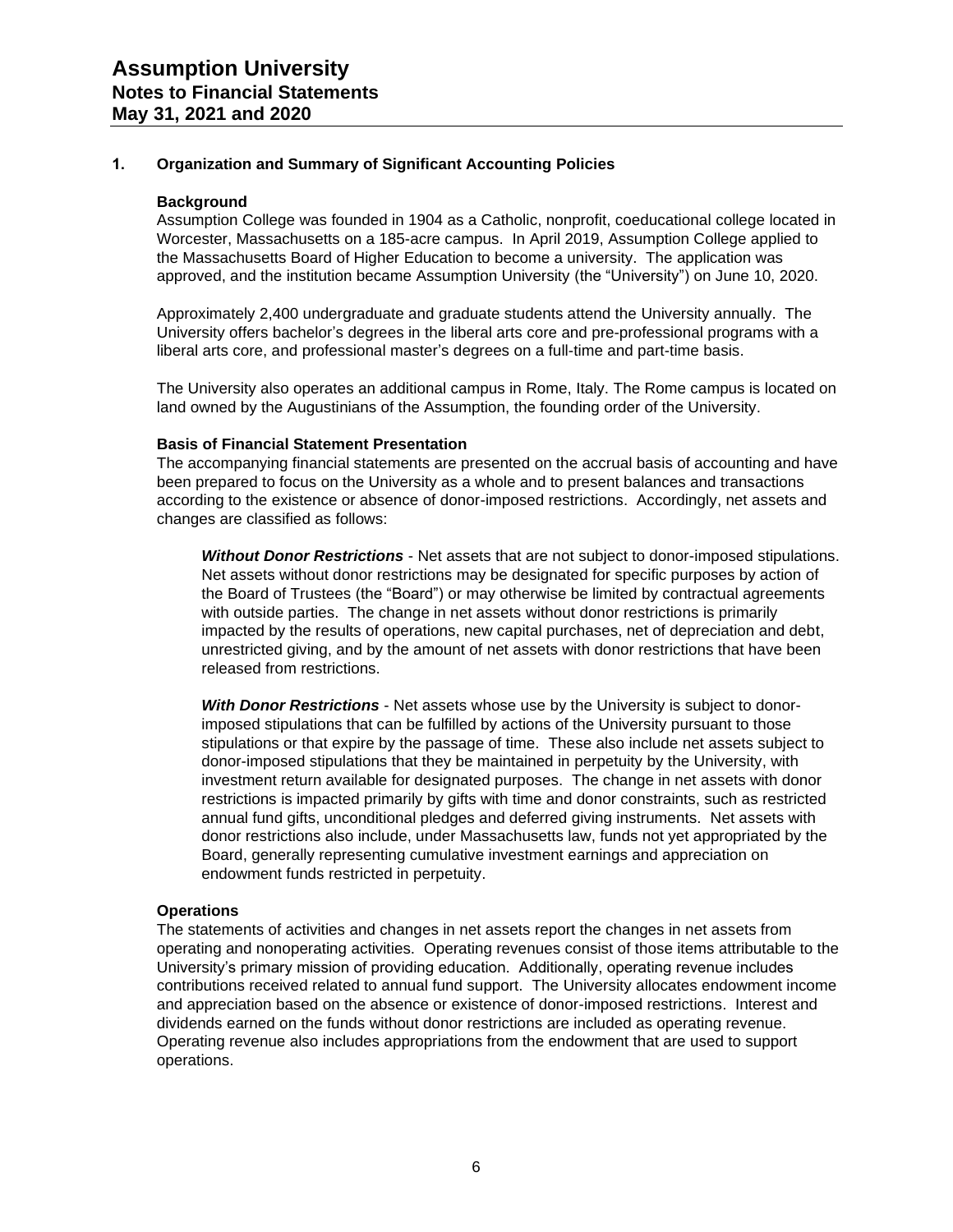The University reports expenses associated with the management of the University's operations, including activities associated with the plant, endowment, annuity and loan funds, as operating expenses within net assets without donor restrictions.

Net investment return, certain contributions, investment income utilized, other nonoperating expenses, and the change in value of split interest agreements, beneficial interest in trust, and the interest rate swap agreement are included in nonoperating revenue and expenses.

All contributions are considered to be available for operations and reported as net assets without donor restrictions unless specifically restricted by the donor or have inherent time restrictions. Amounts received that are stipulated for use in future periods or restricted by the donor for specific purposes are reported as restricted support. When a qualifying expenditure occurs or a time restriction expires, net assets with donor restrictions are reclassified to net assets without donor restrictions as "net assets released from restrictions" in the statements of activities and changes in net assets. However, if a restriction is fulfilled in the same time period in which the contribution is received, the contribution is immediately reported as a contribution without donor restrictions.

Furthermore, investment return, net, which consists of dividends, investment fees, and realized and unrealized gains (losses) on investments, is reported as follows:

- Increases (decreases) in net assets with donor restrictions if the terms of the gift, or the University's interpretation of the relevant state law, impose restrictions on the use of the income or net gain (loss), or if the terms of the gift require the income or net gain (loss) to be added to the principal of an endowment fund restricted in perpetuity; and
- Increases (decreases) in net assets without donor restrictions in all other cases.

#### **Cash**

Most of the University's banking activity is maintained with several regional banks, and from time to time cash deposits exceed federal insurance limits. It is the University's policy to monitor these banks' financial strength on an ongoing basis. The University has not experienced any losses in these accounts.

#### **Short-Term Investments**

Short-term investments consisted of money market accounts at May 31, 2020. There were no short-term investments at May 31, 2021.

#### **Student Tuition Receivables**

Student tuition receivables are stated at the net amount outstanding, less an allowance for doubtful accounts. The allowance for doubtful accounts is established based on management's assessment as to collectability through a charge to bad debt expense for balances that have been deemed uncollectible. Tuition receivables are considered past due if not paid by the due date, or if any portion of the receivable balance is outstanding when the student graduates or withdraws from the University.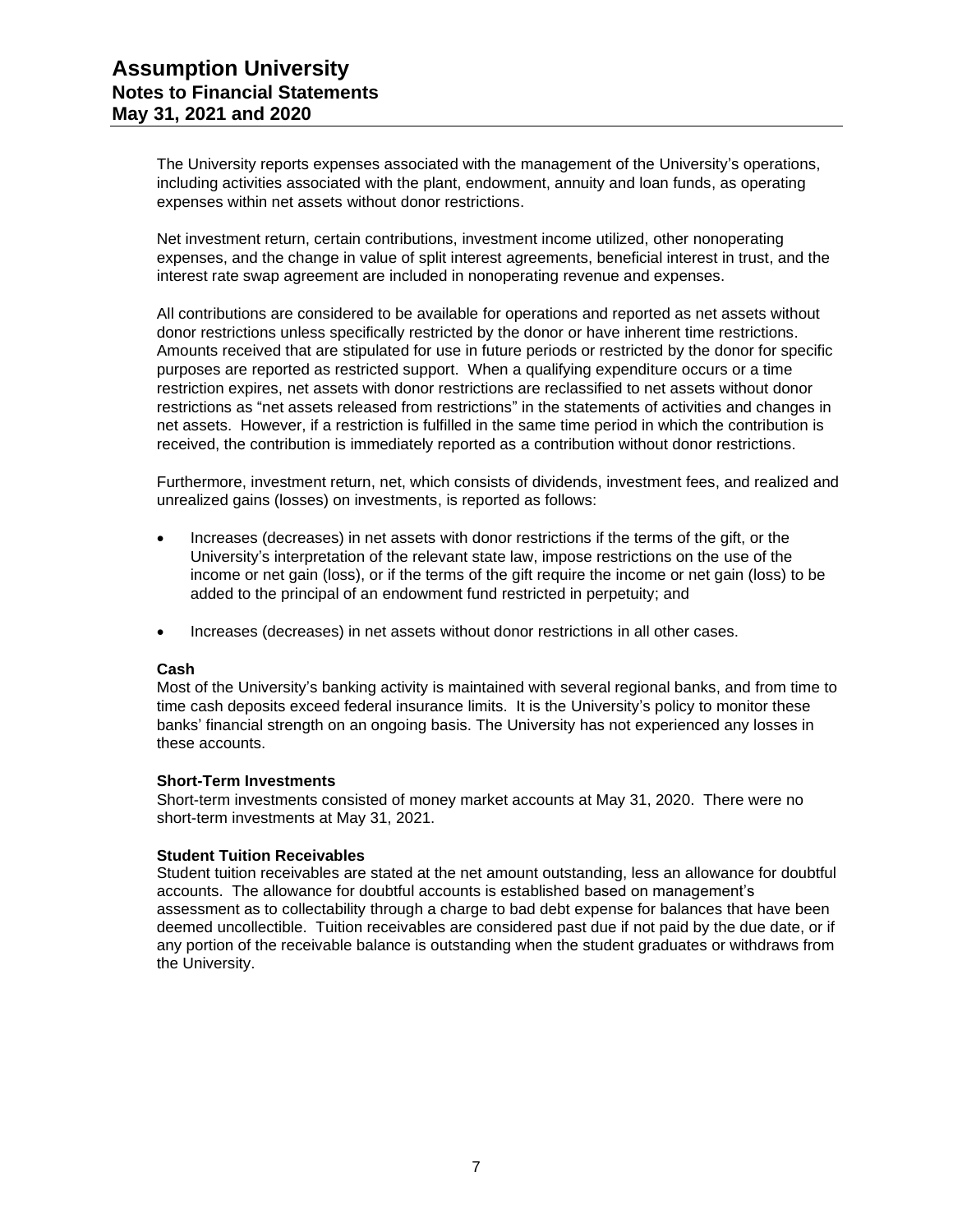#### **Revenue Recognition**

On June 1, 2019, the University adopted Financial Accounting Standards Board (FASB) Accounting Standards Update (ASU) 2014-09, *Revenue from Contracts with Customers (Topic 606)*, which requires an entity to recognize the amount of revenue to which it expects to be entitled for the transfer of promised goods or services to customers. The five-step model defined by Accounting Standards Codification (ASC) Topic 606 requires the University to (1) identify the contract with the customer, (2) identify the performance obligations in the contract, (3) determine the transaction price, (4) allocate the transaction price to the performance obligations in the contract, and (5) recognize revenue when each performance obligation is satisfied. Revenue is recognized when promised goods or services are transferred to the customer in an amount that reflects the consideration expected in exchange for those goods or services.

#### *Tuition and Fee Revenue*

Tuition and fee revenue is recorded at the University's established rates, net of institutional, state and federal financial aid administered directly by the University. Payments for tuition and fees are due prior to the start of the academic semester in accordance with the University's due dates. Payments received in advance of performance obligations being satisfied are categorized as student deposits and deferred revenue in the statements of financial position and then recorded over time as the performance obligation is satisfied. The performance obligation relating to tuition and fee revenue is the delivery of educational services. Students are typically entitled to a partial refund through a specific point in the academic term, after which no refunds are due upon withdrawal. Refunds issued reduce the amount of revenue recognized. Discounts provided to employees are considered part of fringe benefits within operating expenses and are recorded over time.

#### *Auxiliary Enterprises*

Revenue for auxiliary enterprises primarily consists of fees for student housing and dining services. Fees charged for auxiliary enterprises are priced to offset the cost of the services. The distinguishing characteristic of auxiliary enterprises is that they are managed as an essentially selfsupporting activity. Payments for these services are due prior to the start of the academic semester in accordance with the University's due dates, and payments received in advance of performance obligations being satisfied are categorized as student deposits and deferred revenue in the statements of financial position. The performance obligation for auxiliary enterprises is the delivery of student housing and dining services and revenue is recognized over time as the performance obligation is satisfied.

#### *Contributions*

Contributions received, including unconditional promises to give, are initially recorded at fair value in the period the donor's commitments are received. Unconditional promises to give which are to be received in future periods are included in the financial statements as contributions receivable. Unconditional promises to give that are expected to be collected within one year are recorded at their net realizable value. Unconditional promises to give that are expected to be collected in future years are recorded at the present value of estimated future cash flows. The discounts on those amounts are computed using a rate commensurate with the risk involved. Amortization of the discount is included in contribution revenue. Contributions receivable are also recorded net of an allowance for doubtful accounts based on management's assessment as to collectability. Conditional promises to give, that is, those with a measurable performance or other barrier and a right of return, are not recognized until the conditions on which they depend are substantially met. There are no conditional promises to give as of May 31, 2021 and 2020.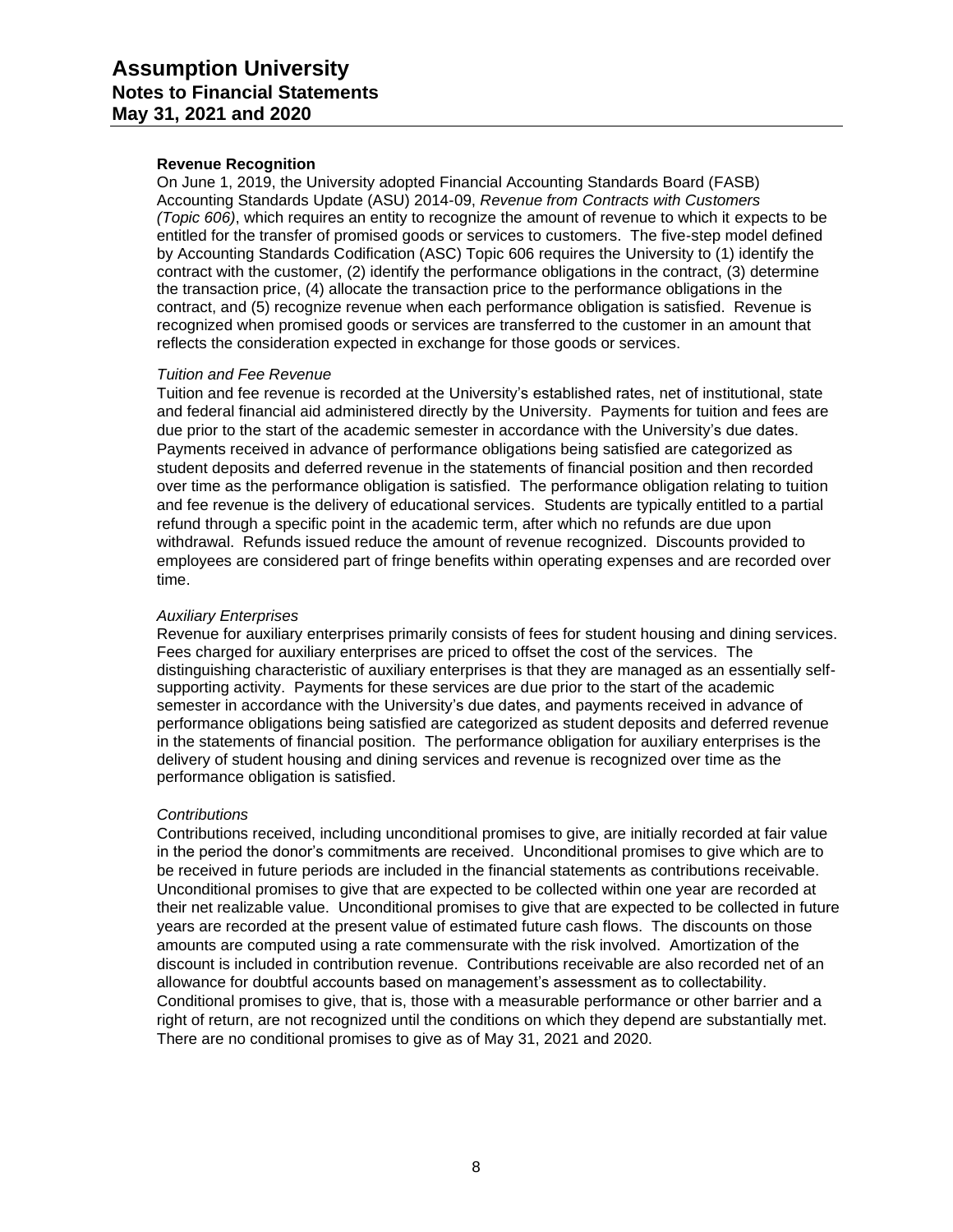Bequests are recognized as revenue when the right to receive the bequest is unconditional and irrevocable, and the amount to be received is estimable. Such conditions generally occur after a will has cleared probate.

#### *Grants*

Individual grant arrangements have been evaluated and most have been determined to be nonreciprocal, meaning the granting entity has not received a direct benefit in exchange for the resources provided. Instead, revenue is recognized like a conditional contribution, i.e., when the barrier to entitlement is overcome. The barrier to entitlement is considered overcome when expenditures associated with each grant are determined to be allowable and all other significant conditions of the grant are met. Grants that have been determined to be reciprocal fall under the scope of ASC Topic 606 and are recognized as the performance obligations are satisfied.

The University received funding from the Federal government through three grants as part of the Higher Education Emergency Relief Fund (HEERF). The total amounts of the first and second rounds of HEERF funding were \$1,485,031 and \$2,203,031, respectively. The barriers to entitlement for the first two HEERF grants were met during the year ended May 31, 2021 and the amounts are included in grant revenue on the statement of activities and changes in net assets. The University did not commit to participation in the third round of HEERF funding as of May 31, 2021, so the third grant of \$3,944,408 will likely be recognized as revenue during the year ended May 31, 2022.

#### *Employee Retention Credit*

The Coronavirus Aid, Relief, and Economic Security Act (CARES Act) contained a business relief provision known as the Employee Retention Credit (ERC), which was a refundable payroll tax credit to encourage employers to keep employees on the payroll. The ERC was further expanded under both the Consolidated Appropriations Act and the American Rescue Plan Act. Under the CARES Act, organizations that experienced either a full or partial suspension of operations because of government orders related to COVID-19, or a significant decline in gross receipts, could apply for the ERC. The University determined it was eligible for the program because it paid qualified wages during a partial suspension of service due to government orders related to COVID-19. The University has calculated the amount of the credit, totaling \$4,435,710 from January 1, 2021 to May 31, 2021, and has executed filings for reimbursement. Since the barriers to entitlement were met during the year ended May 31, 2021, the entire amount is included in other income on the statement of activities and changes in net assets, and in grants and other receivables on the statement of financial position.

#### **Investments**

The University's portfolio is managed by an outside investment manager who operates under the oversight of the Investment Committee (the "Committee") of the Board. The Committee has established and communicated to the manager the University's investment guidelines.

All long-term investments have been reported in the financial statements at their fair value as of May 31, 2021 and 2020. The fair value of publicly-traded mutual funds, fixed income and equity securities is based upon quoted market prices and exchange rates, if applicable. The alternative investments, which are not readily marketable, are carried at estimated fair values as provided by the investment managers. The University is permitted under accounting principles generally accepted in the United States of America (GAAP) to estimate the fair value of an investment at the measurement date using the reported net asset value (NAV) as a practical expedient of fair value without further adjustment unless the entity expects to sell the investment at a value other than NAV or if the NAV is not calculated in accordance with GAAP. In most cases, the University's alternative investments qualify to be reported using NAV as a practical expedient.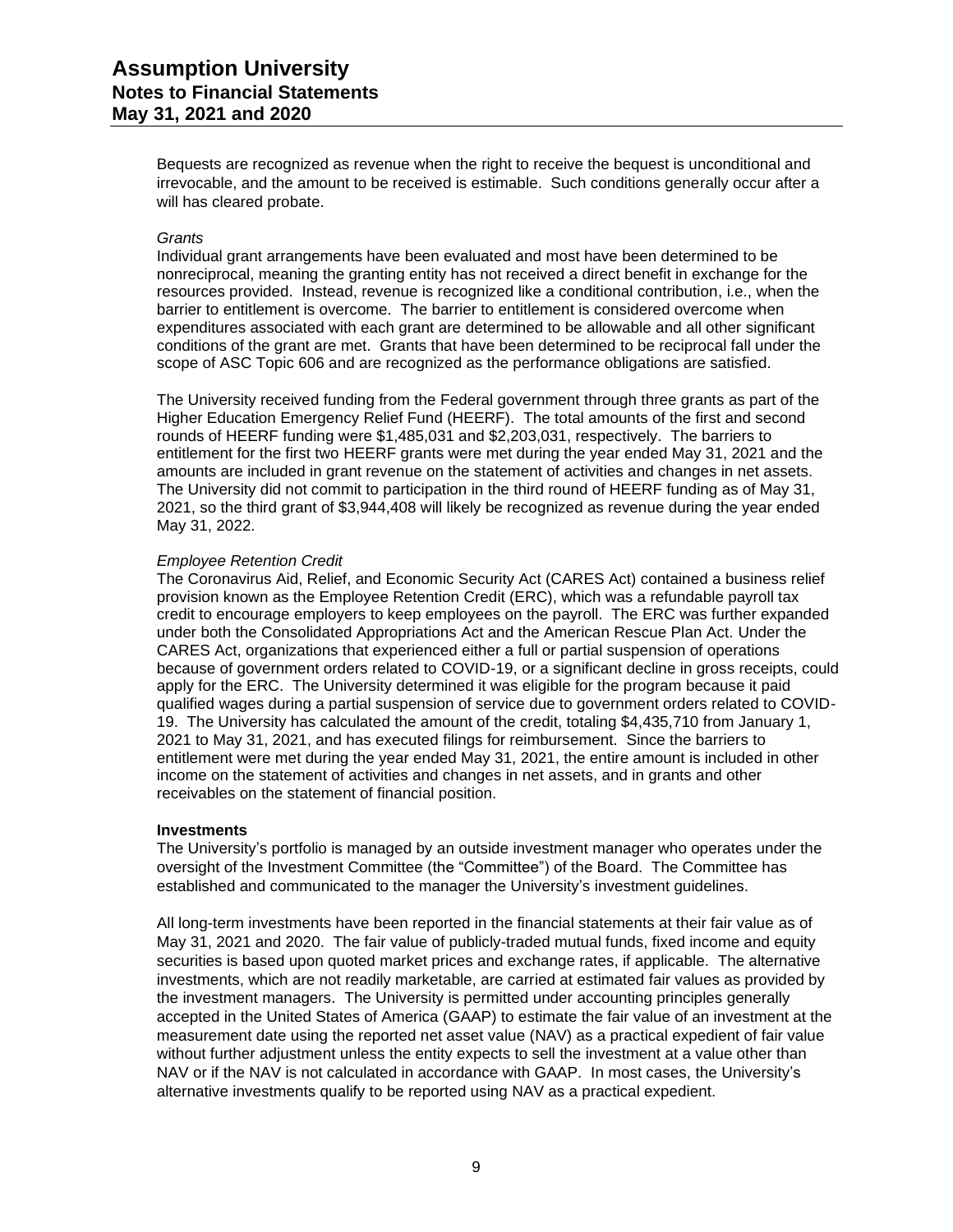The net realized and unrealized appreciation in the fair value of such investments has been included in net investment return in the statements of activities and changes in net assets in the applicable net asset category.

The University performs additional procedures including due diligence reviews on its investments in investment companies and other procedures with respect to the capital account or NAV provided by investment companies to ensure conformity with GAAP. The University has assessed factors including, but not limited to, the funds' financial statements being prepared consistent with the measurement principles of an investment company, price transparency and valuation procedures in place, the ability to redeem at NAV at the measurement date, and existence of certain redemption restrictions at the measurement date.

### **Refundable Government Student Loans**

Refundable government student loans represent funds held by the University under the Perkins revolving loan program that are provided by the U.S. Department of Education (DOE). The program expired on September 30, 2017, and the DOE has begun the wind-down of the Perkins loan program and will continue to collect the federal share of the Perkins funds over the upcoming fiscal years.

### **Property, Plant and Equipment**

Property, plant and equipment are recorded at cost at the date of acquisition or, in the case of gifts, at estimated fair value at the date of the gift. The University depreciates its fixed assets using the straight-line depreciation method over the estimated useful lives of the related assets, as follows:

| Land improvements          | 15-20 years |
|----------------------------|-------------|
| Buildings and improvements | 25-50 years |
| Equipment and automobiles  | 3-20 years  |

Projects are accumulated in construction-in-progress until the project is complete and placed in service, at which time the cost is transferred to the appropriate asset account and depreciation begins.

Expenditures for repairs and maintenance are charged to expense as incurred; betterments are capitalized. For assets sold or otherwise disposed of, the cost and related accumulated depreciation are removed from the accounts, and any resulting gain or loss is reflected in income for the period.

Fine arts consist of items that include sculptures and other works of art that were donated to or purchased by the University. These items are capitalized at cost, if the items were purchased, or at their fair value on the accession date, if the items were contributed. Gains or losses from deaccessions of these items are reflected on the statements of activities and changes in net assets as changes in the appropriate net asset classes, depending on the existence and type of donorimposed restrictions. Collection items are depreciated over their estimated useful lives unless they have cultural, aesthetic, or historical value that is worth preserving perpetually, and the University is protecting and preserving essentially the undiminished service potential of the item. As of May 31, 2021 and 2020, the University has not recorded any depreciation on its sculptures or other works of art.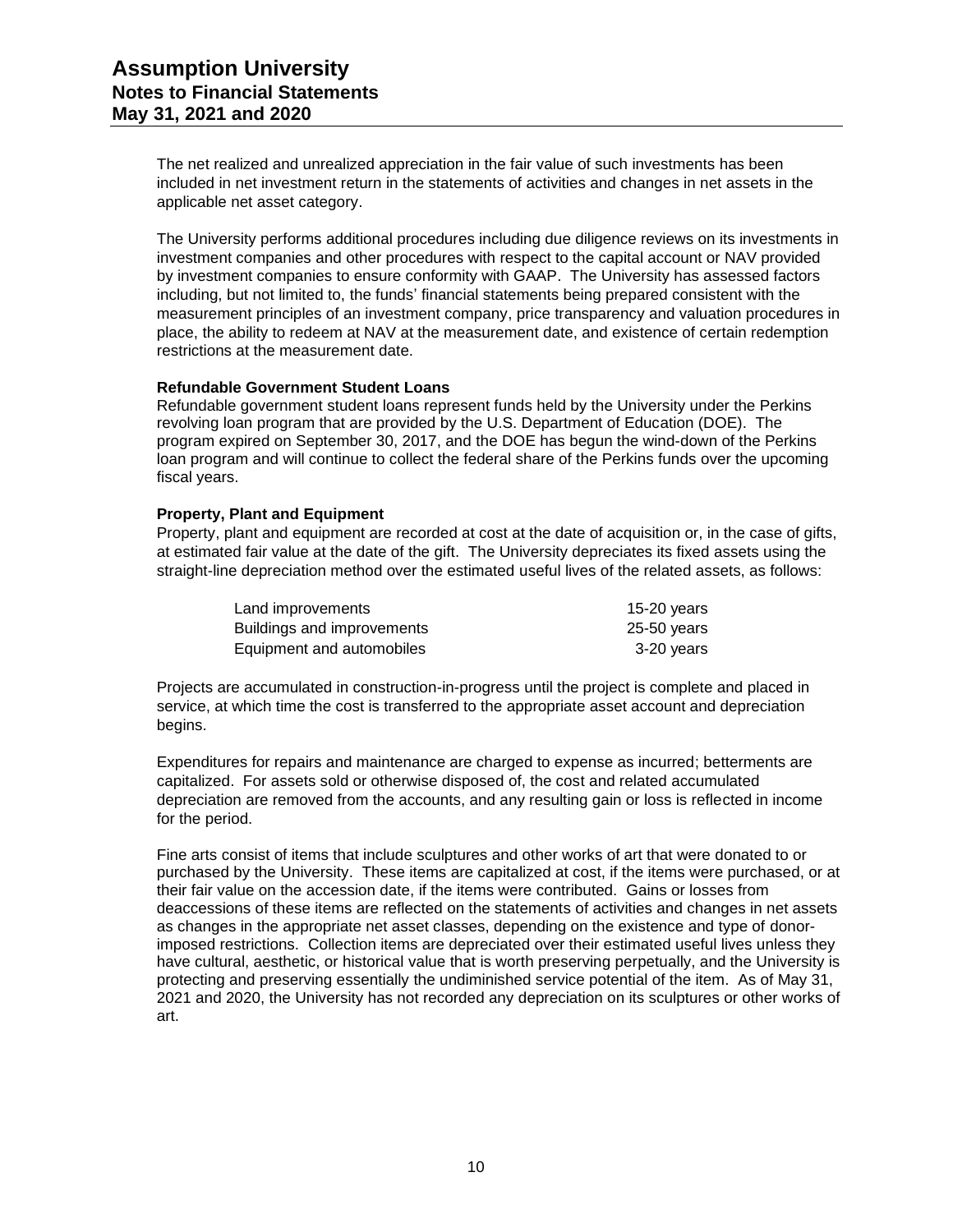#### **Impairment of Long-lived Assets**

Long-lived assets, which consist primarily of property and equipment, are reviewed for impairment whenever events or changes in circumstances indicate that the carrying amount of the asset may not be recoverable. When such events occur, the University compares the carrying amounts of the assets to the undiscounted expected future cash flows over the remaining life of the asset. If this comparison indicates that there may be impairment, the amount of impairment is calculated as the difference between the carrying value and fair value. During the fiscal years ended May 31, 2021 and 2020, no impairment indicators were identified.

#### **Bond Discount and Issuance Costs**

Unamortized bond discount and issuance costs are being amortized on a straight-line basis (which approximates the calculation if the effective interest method was used) through the maturity dates of the bonds payable, and are presented in the statements of financial position as a direct reduction from debt.

#### **Annuity Obligations**

The University is a beneficiary of certain charitable remainder trusts and gift annuities for which the principal reverts to the University upon the death of the donors or other beneficiaries. The gifts are recorded at estimated fair value at the date of the receipt of such gifts and a liability is recognized equal to the estimated present value of the annuity payments. The liability is adjusted during the term of the obligation for actuarial value, accretion of discount rate, and other changes affecting the estimate of future obligations. The University is trustee for the annuity agreements and the assets are held in trust, generally as investments. These assets are recorded at fair value and are included in long-term investments in the accompanying statements of financial position.

#### **Beneficial Interest in Trust**

The University is the remainder beneficiary of an irrevocable trust for which a bank serves as trustee. The University will receive the fair market value of the trust assets upon the death of other certain beneficiaries, at which time the funds will be used to establish an endowed scholarship in accordance with the donor's wishes. Due to the permanent nature of the trust, the University recognizes its interest in the estimated fair value of the trust as an asset on the statements of financial position and as a net asset with donor restrictions. Changes in the fair value of the trust assets are recorded in the net assets with donor restrictions category on the statements of activities and changes in net assets.

#### **Asset Retirement Obligations**

An asset retirement obligation (ARO) is a legal obligation associated with the retirement of longlived assets. These liabilities are initially recorded at fair value and the related asset retirement costs are capitalized by increasing the carrying amount of the related assets by the same amount. Asset retirement costs are subsequently depreciated over the useful lives of the related assets. Subsequent to initial recognition, the University records period-to-period changes in the ARO liability resulting from the passage of time and revisions to either the timing or the amount of the original estimate of undiscounted cash flows.

#### **Use of Estimates**

The preparation of financial statements in conformity with GAAP requires management to make estimates and assumptions that affect the reported amounts of assets and liabilities and disclosure of contingent assets and liabilities at the date of the financial statements and the reported amounts of revenues and expenses during the reporting period. Actual results could differ from those estimates.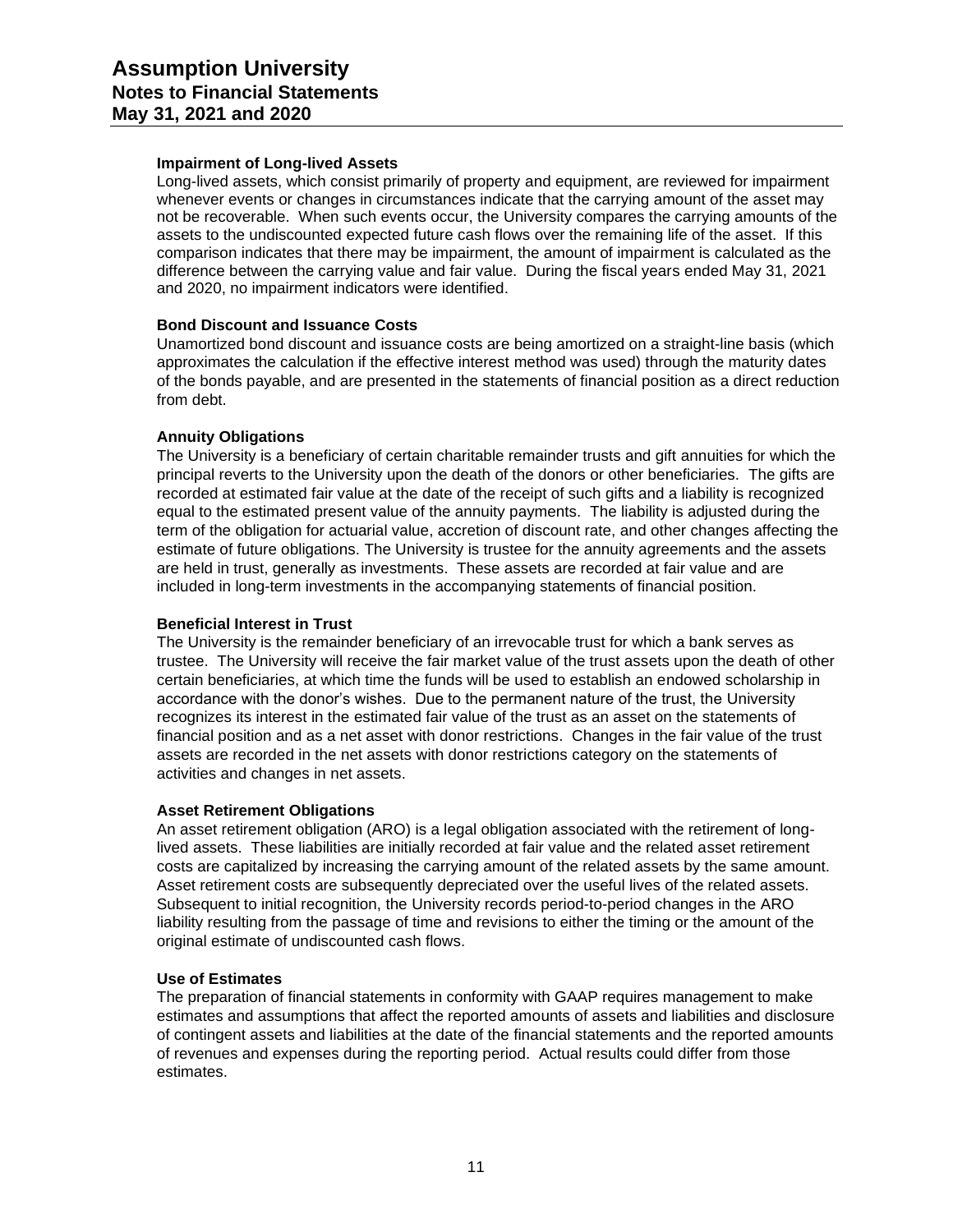Estimates are primarily used in determining the valuation of investments, discounts and allowances for student tuition receivables, student loans receivable and contributions receivable, the value of the interest rate swap agreement, the estimated liabilities for annuity obligations, and the allocation of expenses.

#### **Income Taxes**

The Internal Revenue Service has determined that the University qualifies as a tax-exempt, nonprofit organization under Section 501(c) (3) of the Internal Revenue Code. Accordingly, there is no provision for federal or state income taxes.

The University recognizes a tax benefit from an uncertain tax position only if it is more likely than not that the tax position will be sustained on examination by taxing authorities. Management evaluated the University's tax positions and concluded that the University has no material uncertainties in income taxes.

The University is no longer subject to income tax examinations by the U.S. federal, state, or local tax authorities for three years from the filing date.

The University will account for interest and penalties related to uncertain tax positions, if any, as part of tax expense.

### **Advertising**

The University expenses advertising costs as incurred.

#### **Liquidity**

In order to provide information about liquidity, assets are sequenced according to the timing of their conversion to cash and liabilities according to the nearness of their estimated maturity.

#### **Recently Issued Accounting Pronouncements**

In February 2016, the FASB issued ASU 2016-02, *Leases (Topic 842)*. The guidance in this ASU supersedes the leasing guidance in ASC Topic 840, *Leases*. Under the new guidance, lessees are required to recognize lease assets and lease liabilities on the balance sheet for all leases with terms longer than 12 months. Leases will be classified as either finance or operating, with classification affecting the pattern of expense recognition in the income statement. In June 2020, the FASB issued ASU 2020-05 to postpone the effective date of ASU 2016-02, and the new standard is now effective for fiscal years beginning after December 15, 2021. A modified retrospective transition approach is required for lessees for capital and operating leases existing at, or entered into after, the beginning of the earliest comparative period presented in the financial statements, with certain practical expedients available. The University is currently evaluating the impact of the pending adoption of the new standard on the financial statements.

In September 2020, the FASB issued ASU 2020-07, *Not-for-Profit Entities (Topic 958): Presentation and Disclosures by Not-for-Profit Entities for Contributed Nonfinancial Assets*. This ASU increases the transparency of contributed nonfinancial assets through enhancements to presentation and disclosure. ASU 2020-07 is effective for annual periods beginning after June 15, 2021. Early adoption is permitted. The University is currently evaluating the impact of the pending adoption of the new standard on the financial statements.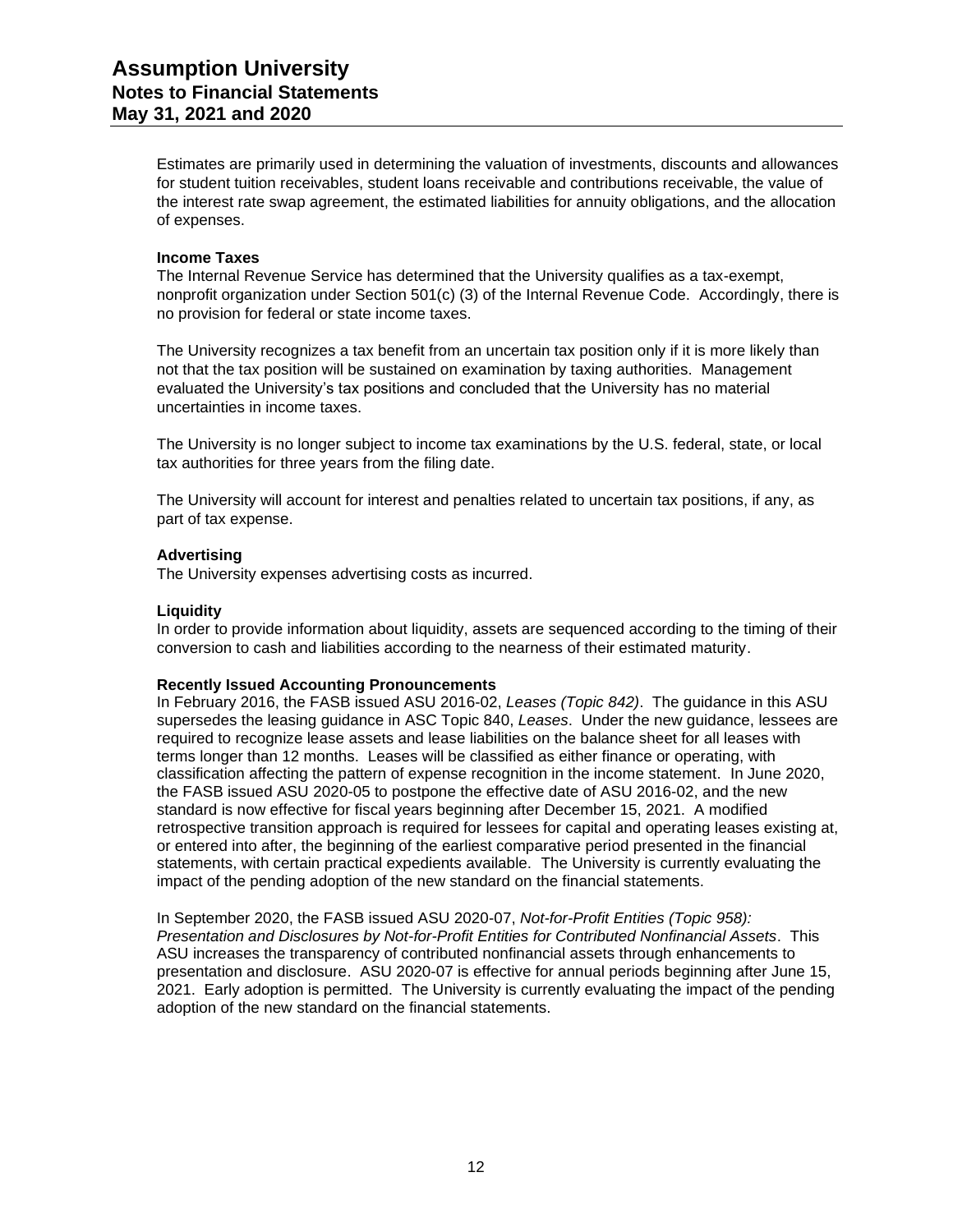## **Recently Adopted Accounting Pronouncements**

In August 2018, the FASB issued ASU 2018-13, *Fair Value Measurement (Topic 820): Disclosure Framework – Changes to the Disclosure Requirements for Fair Value Measurement*. This ASU modifies the disclosure requirements for fair value measurement in addition to the removal of disclosures related to transfers between level 1 and level 2 of the fair value hierarchy, the policy for timing of transfers between levels, the valuation process of level 3 fair value measurements, and a roll forward of level 3 investments. Furthermore, entities are no longer required to estimate and disclose the timing of liquidity events for investments measured at fair value. Instead, the requirement to disclose such events applies only when they have been communicated to the reporting entities by the investees or announced publicly. The ASU is effective for all entities for fiscal years beginning after December 15, 2019. The University has adopted the provisions of ASU 2018-13 as of May 31, 2021. The adoption of the ASU did not have a material effect on its financial statements.

### **Coronavirus**

On March 11, 2020, the World Health Organization declared the outbreak of a respiratory disease caused by a new coronavirus a pandemic, now known as COVID-19. In response to COVID-19, governments took preventative or protective actions, such as temporary closures of non-essential businesses, "shelter-at-home" guidelines for individuals, and phased reopening plans. As a result, there have been significant negative effects on local, regional, and global economies. COVID-19 has impacted the University in a number of ways, including the transition to remote learning in March 2020, the refund of approximately \$4.2 million of room and board revenue in the spring of 2020, significant reduction in room and board revenue for the year ended May 31, 2021 due to compliance with de-densification guidelines, the temporary suspension of Rome campus operations, unexpected costs due to COVID-19 testing and personal protection equipment, and reduced enrollment for the fall of 2021.

To offset the financial impact to students and the losses incurred by the University due to the disruption caused by COVID-19, the University received grants and other relief from the Federal government, primarily through HEERF grants and the ERC. In addition, the University received a Payroll Protection Program (PPP) loan of \$7,500,000 and is awaiting a decision by the Small Business Administration (SBA) regarding forgiveness of the loan.

The severity of the continued impact due to COVID-19 on the University's financial condition, results of operations, and cash flows will depend on a number of factors, including, but not limited to, the continued duration and severity of the pandemic and the extent and severity of the impact on the University's community, all of which are uncertain and cannot be predicted with confidence. In particular, the continued spread of COVID-19 could adversely impact the University's operations, including among others, auxiliary enterprises, contributions, grants, and daily operations, and may have a material adverse effect on the financial condition of the University.

#### **Reclassifications**

Certain reclassifications have been made to the financial statements as of May 31, 2020 in order to conform to the presentation as of May 31, 2021, with no change to net assets.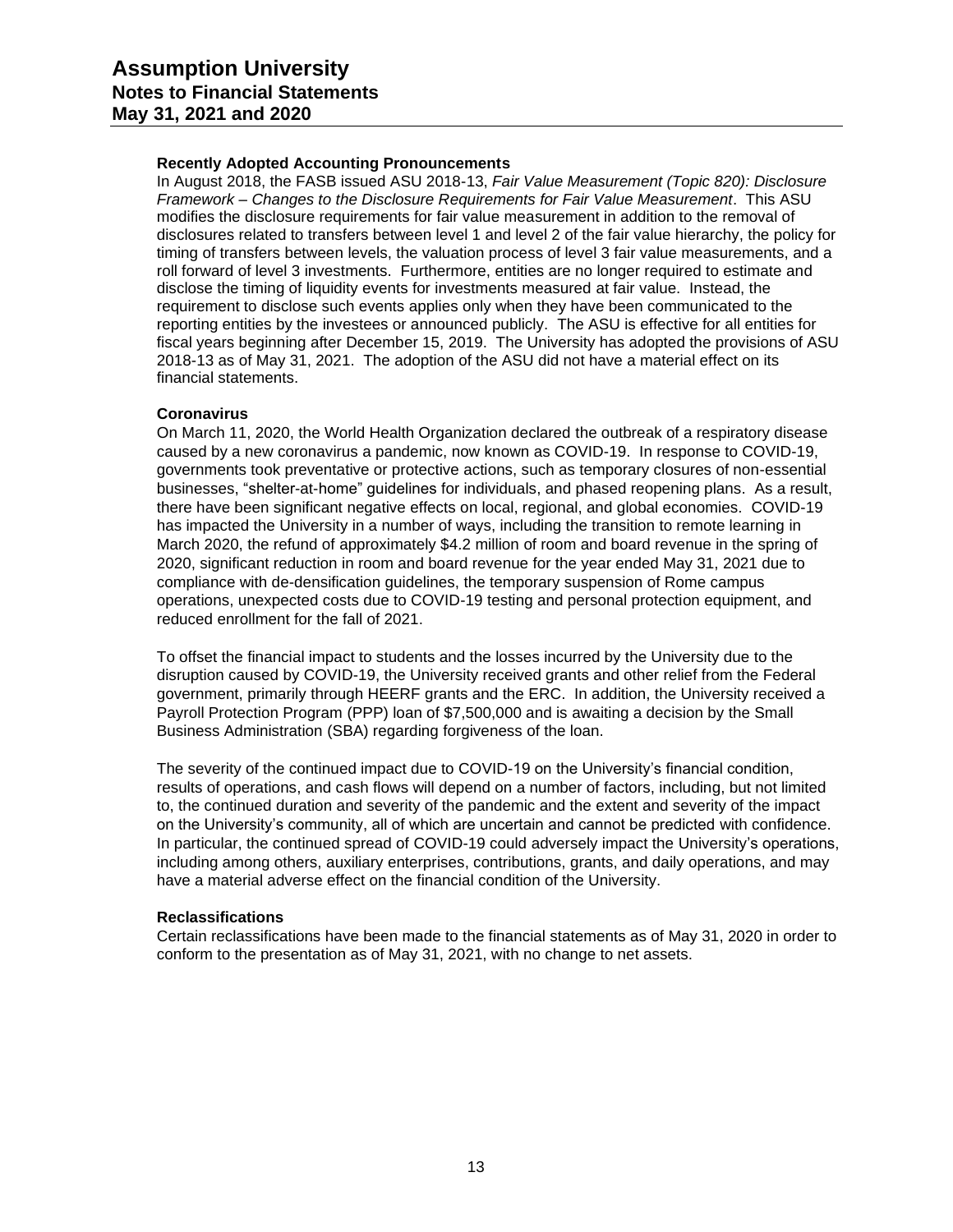# **2. Contributions Receivable**

Contributions receivable consist of the following at May 31:

|                                |   | 2021       |   | 2020       |
|--------------------------------|---|------------|---|------------|
| Amounts due in:                |   |            |   |            |
| Less than one year             | S | 2,071,491  | S | 1,117,418  |
| One to five years              |   | 3,805,367  |   | 1,350,273  |
| More than five years           |   |            |   | 3,640,686  |
| Total contributions receivable |   | 5,876,858  |   | 6,108,377  |
| Less:                          |   |            |   |            |
| Discount to present value      |   | (151, 625) |   | (605, 114) |
| Reserve for doubtful accounts  |   | (305,000)  |   | (305,000)  |
| Contributions receivable, net  |   | 5,420,233  |   | 5,198,263  |

During 2021, a major donor accelerated the original planned payment of his pledge. As a result, the amount of contributions receivable due in more than five years was \$0 at May 31, 2021. As of May 31, 2021, approximately 71% of total contributions receivable were from three donors, and as of May 31, 2020, approximately 70% of total contributions receivable were also from three donors.

The discount rates used to calculate the discounted value of contributions receivable as of May 31, 2021 and 2020 ranged from 0.30% to 2.83%.

#### **3. Long-term Investments**

The University's long-term investments as of May 31 are as follows:

|                             | 2021              | 2020              |
|-----------------------------|-------------------|-------------------|
| Mutual funds:               |                   |                   |
| Domestic                    | 40,211,794<br>\$. | 28,649,044<br>SS. |
| International               | 26,285,162        | 22,645,298        |
| <b>Balanced</b>             | 7,429,682         | 5,627,473         |
| Fixed income                | 25,527,970        | 27,872,148        |
| Equities:                   |                   |                   |
| Domestic                    | 173,420           | 108,719           |
| International               | 2,612,427         | 1,421,959         |
| Limited partnerships        | 15,847,908        | 13,118,841        |
| Total long-term investments | \$118,088,363     | 99,443,482        |

The University made budgeted appropriations under its spending policy of \$2,599,721 and \$2,705,999 for the years ended May 31, 2021 and 2020, respectively. In addition, the Board voted to appropriate an additional \$1,742,500 and \$2,960,000 from board-designated endowment to fund operations during the years ended May 31, 2021 and 2020, respectively. Therefore, a total of \$4,342,221 and \$5,665,999 was appropriated for the years ended May 31, 2021 and 2020, respectively. Such amounts are included in investment income – nonoperating assets within the University's operating revenues.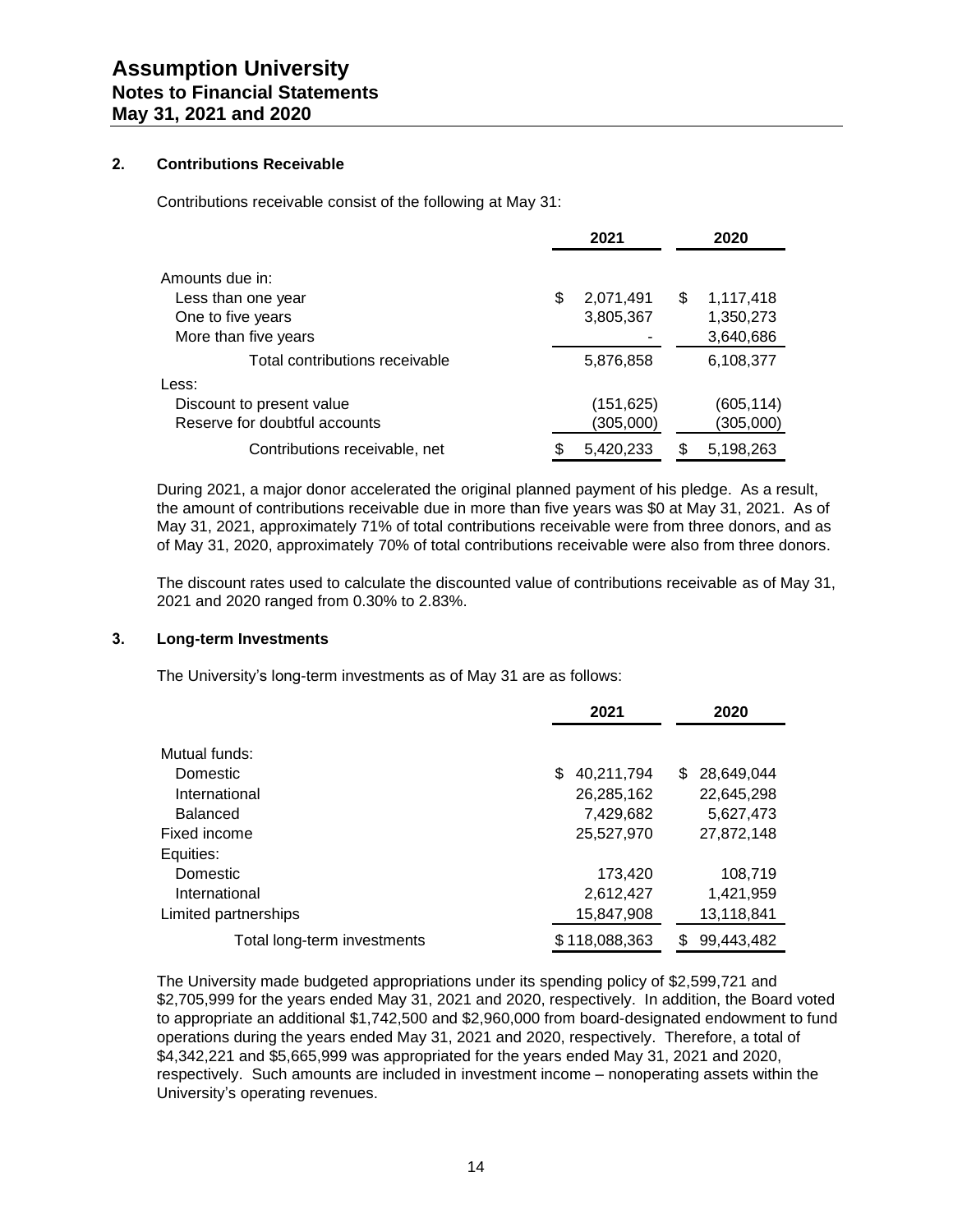## **4. Property, Plant and Equipment**

Property, plant and equipment as of May 31 are as follows:

|                                                | 2021            | 2020            |
|------------------------------------------------|-----------------|-----------------|
|                                                |                 |                 |
| Land                                           | \$<br>2,250,548 | \$<br>2,250,548 |
| Land improvements                              | 12,817,172      | 9,659,801       |
| Buildings and improvements                     | 148,633,075     | 132,983,085     |
| Fine arts                                      | 1,108,996       | 1,108,996       |
| Equipment                                      | 20,974,381      | 18,585,791      |
| Property, plant and equipment, gross           | 185,784,172     | 164,588,221     |
| Less: Accumulated depreciation                 | (78,829,017)    | (74,827,495)    |
|                                                | 106,955,155     | 89,760,726      |
| Construction-in-progress:                      |                 |                 |
| Health Sciences building and parking structure |                 | 12,972,022      |
| Other projects                                 | 237,813         | 111,773         |
| Property, plant and equipment, net             | \$107,192,968   | \$102,844,521   |

Depreciation expense for the years ended May 31, 2021 and 2020 amounted to \$4,660,630 and \$4,128,599, respectively.

As of May 31, 2021, the University has approximately \$1.5 million of additional spending in order to complete the projects included in construction-in-progress. The University completed construction of a new Health Sciences building and parking structure in October 2020 at a cost of \$20.3 million. This project was funded through a combination of fundraising and investments.

#### **5. Leases**

The University has a lease for a campus in Rome which expires on May 31, 2033 and is accounted for as an operating lease. The future minimum rental commitments under this agreement are approximately as follows:

| Year Ended May 31, |               |
|--------------------|---------------|
| 2022               | \$<br>51,632  |
| 2023               | 51,534        |
| 2024               | 51,436        |
| 2025               | 51,339        |
| 2026               | 51,241        |
| Thereafter         | 355,972       |
|                    | \$<br>613,154 |

Rent expense related to this lease was approximately \$47,000 for the year ended May 31, 2020. No rent expense was incurred for the year ended May 31, 2021 due to suspended operations at the Rome campus as a result of COVID-19.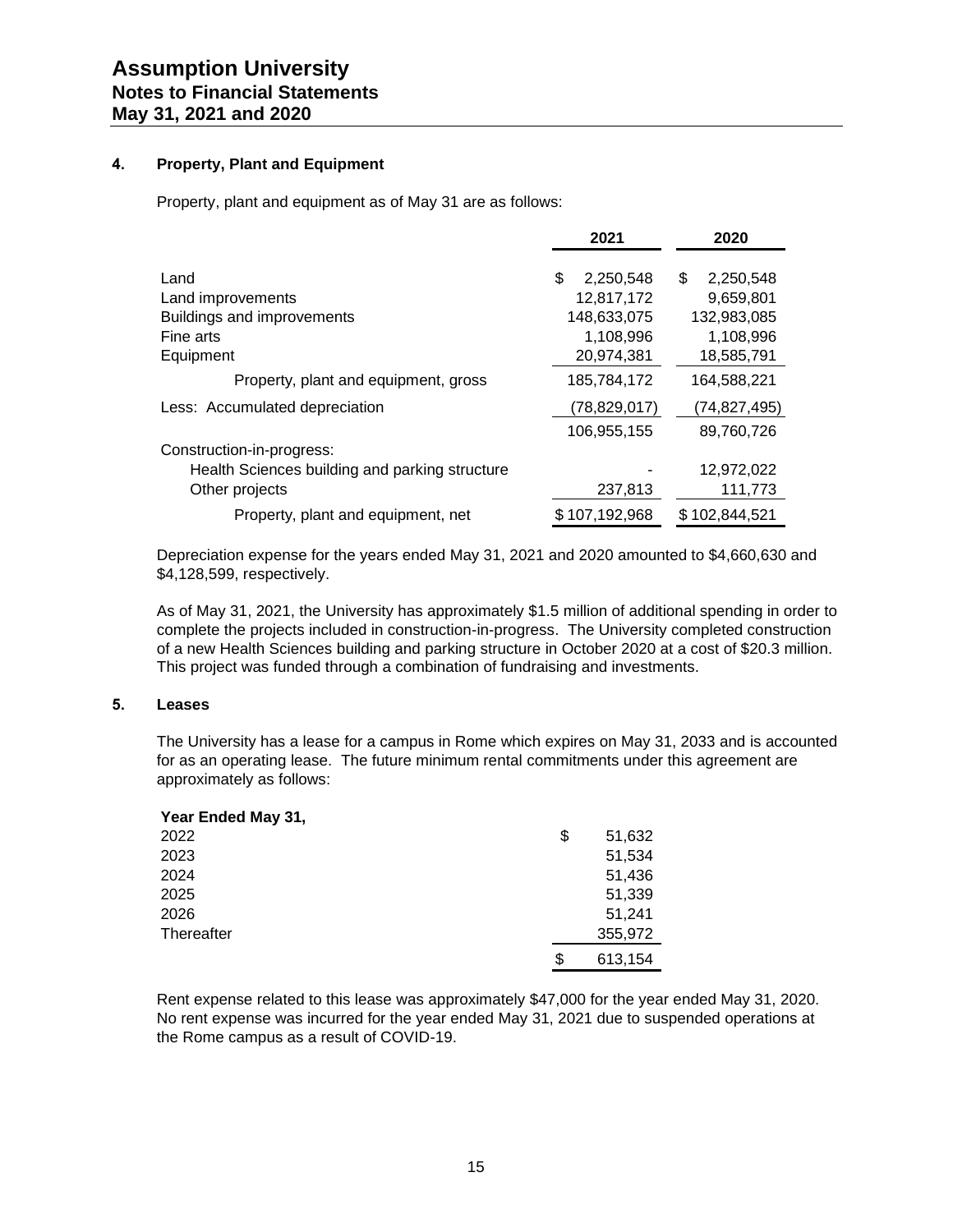#### **6. Debt, net**

#### **Series 2012 Bonds**

In May 2012, the University borrowed \$28,610,000 of Massachusetts Development Finance Agency (MDFA) Revenue Bonds, Assumption College Issue, Series 2012 (the "Series 2012 Bonds") purchased by TD Bank. Proceeds were used to refinance the balance of MDFA Revenue Bonds, Assumption College Issue, Series 2002 debt outstanding. The Series 2012 Bonds bear interest at a variable rate and mature on May 1, 2022. The variable rate at May 31, 2021 and 2020 was 0.9% and 1.1%, respectively. Debt covenants include the maintenance of a debt service coverage ratio and a liquidity ratio. The University was in compliance with the debt covenants as of May 31, 2021. In September 2016, \$16,861,150 of the Series 2016 Bonds were used to partially redeem the Series 2012 Bonds. The total amount outstanding as of May 31, 2021 and 2020 was \$1,218,308 and \$2,543,308, respectively.

### **Series 2013 Bonds**

In June 2013, the University borrowed \$9,720,000 of MDFA Revenue Bonds, Assumption College Issue, Series 2013 (the "Series 2013 Bonds"). Proceeds were used to refinance the balance of MDFA Revenue Bonds, Assumption College Issue, Series 2000A debt outstanding. The Series 2013 Bonds bear interest at various fixed rates ranging from 2.0% to 4.0% per year and mature on March 1, 2030. The total amount outstanding as of May 31, 2021 and 2020 was \$5,675,000 and \$6,225,000, respectively.

### **Series 2016 Bonds**

In September 2016, the University borrowed an aggregate of \$32,000,000 of MDFA Revenue Bonds, Assumption College Issue, Series 2016 (the "Series 2016 Bonds") in two series, consisting of \$15,000,000 Series 2016A Bonds and \$17,000,000 Series 2016B Bonds. The proceeds from the Series 2016A Bonds were used to fund the construction of a new academic building, while the proceeds from the Series 2016B Bonds were used to redeem a portion of the Series 2012 Bonds and to pay the bond issuance costs. The Series 2016A Bonds bear interest at a fixed rate of 1.69% and mature on March 1, 2046. The Series 2016B Bonds bear interest at a fixed rate of 1.60% and mature on March 1, 2032. Debt covenants include the maintenance of a debt service coverage ratio and a liquidity ratio. The University was in compliance with the debt covenants as of May 31, 2021. The total amount of Series 2016A Bonds outstanding as of May 31, 2021 and 2020 was \$14,000,000 and \$14,250,000, respectively. The total amount of Series 2016B Bonds outstanding as of May 31, 2021 and 2020 was \$17,000,000.

## **Payroll Protection Program Loan**

In April 2020, the University was granted a loan of \$7,500,000 from TD Bank pursuant to the PPP under the CARES Act. The loan, which was in the form of a promissory note, matures on April 19, 2022 and bears interest at a fixed rate of 1.0%. Under the terms of the PPP, the loan is forgivable if it is used for qualifying expenses as described in the CARES Act. The unforgiven portion of the loan is payable over two years with payments beginning upon notification from the SBA of any amounts not forgiven. The University used the proceeds from the loan for qualifying expenses, submitted its forgiveness application in May 2021 to the SBA, and is awaiting a decision regarding forgiveness of the loan. The total amount outstanding as of May 31, 2021 and 2020 was \$7,500,000.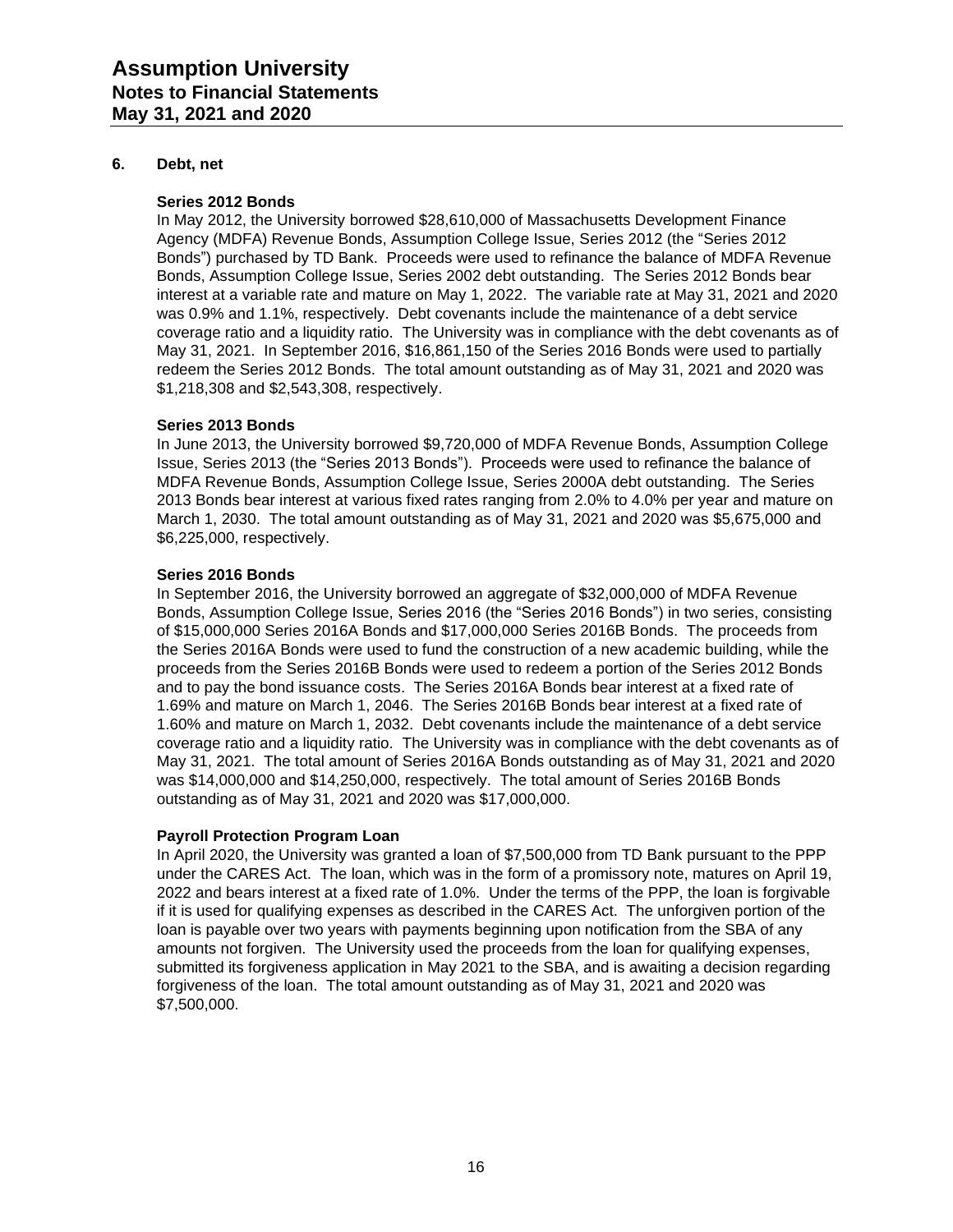Aggregate principal payments due in each of the next five years ending May 31 and thereafter on the Series 2012 Bonds, Series 2013 Bonds, Series 2016 Bonds, and the PPP loan are as follows:

| 2022                            | \$ | 9,548,308  |
|---------------------------------|----|------------|
| 2023                            |    | 2,305,000  |
| 2024                            |    | 2,385,000  |
| 2025                            |    | 2,480,000  |
| 2026                            |    | 2,580,000  |
| Thereafter                      |    | 26,095,000 |
|                                 |    | 45,393,308 |
| Less:                           |    |            |
| Unamortized bond issuance costs |    | (160, 063) |
| Unamortized bond discount       |    | (40,905)   |
| Total long-term debt            | S  | 45,192,340 |

Principal payments are made annually and on various dates throughout the year, in accordance with the respective bond agreements which include provisions for prepayments. The bonds are secured by the University's general obligation pledge.

Total interest expense incurred on indebtedness was \$1,079,622 and \$1,025,798 in 2021 and 2020, respectively.

#### **Interest Rate Swap Agreement**

The University maintains an interest-rate risk-management strategy that uses interest rate swap derivative instruments to minimize significant, unanticipated earnings fluctuations caused by interest-rate volatility. The University's specific goal is to lower (where possible) the cost of its borrowed funds.

In April 2002, the University entered into a variable to fixed interest rate swap agreement to manage interest costs. Under this swap agreement, the University pays a fixed rate of 4.1% and receives various London Interbank Offered Rates (LIBOR) and municipal rates on the notional principal amount. The University's swap agreement at May 31, 2021 and 2020 is as follows:

|           | Original<br><b>Notional</b><br><b>Amount</b> | <b>Notional</b><br><b>Amount at</b><br>May 31, 2021 | <b>Fair Value</b><br>at<br>May 31, 2021 | <b>Fair Value</b><br>at<br>May 31, 2020 | <b>Expiration</b><br>Date |
|-----------|----------------------------------------------|-----------------------------------------------------|-----------------------------------------|-----------------------------------------|---------------------------|
| 2002 Swap | \$ 11,745,000                                | \$5,905,000                                         | (196.094)<br>\$.                        | (447.937)<br>S.                         | February 28, 2022         |

The swap agreement is recorded at its fair value in the statements of financial position with the resulting change in fair value recognized as a nonoperating, noncash expense in the statements of activities and changes in net assets of \$251,843 and \$57,885 for the years ended May 31, 2021 and 2020, respectively. These fair values were determined by counter-party financial institutions and were calculated by discounting the present value of the difference between the contractual swap rate and current market swap rate on May 31, utilizing the notional amount and the remaining terms of the swap agreement.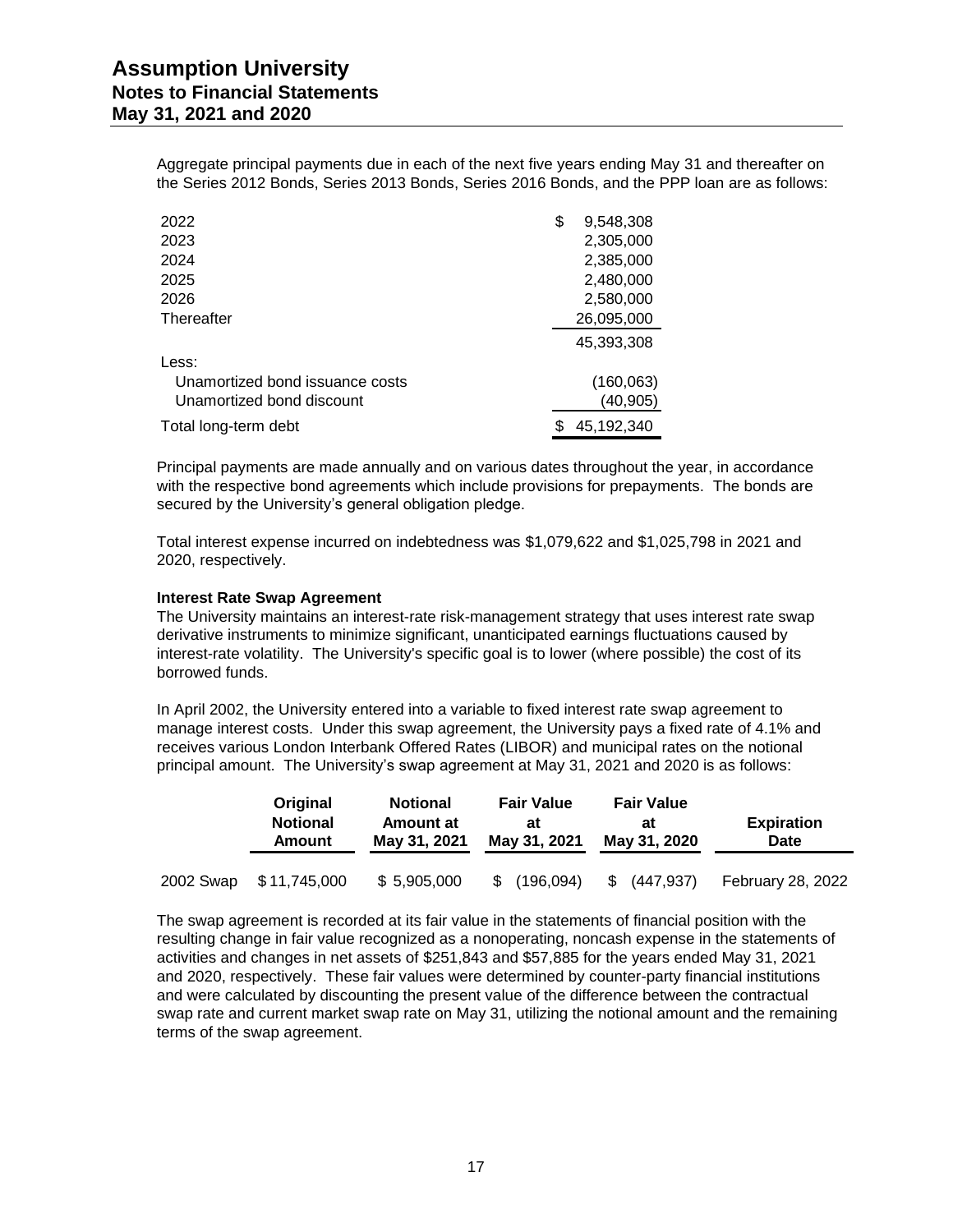The University has the option to terminate the swap agreement with a 30-day written notice. The estimated costs to terminate would approximate the fair value at the date of termination. At the present time, the University has no plans to exercise this option since it would be contrary to its plans to manage interest costs and risks. The counterparty does not have the option to terminate the swap.

### **7. Planned Giving**

Planned giving net assets consisted of the following as of May 31:

|                                     | 2021          |    | 2020      |
|-------------------------------------|---------------|----|-----------|
| Planned giving assets:              |               |    |           |
| Charitable remainder unitrust       | \$<br>958,347 | S  | 768,763   |
| Charitable remainder annuity trusts | 554,247       |    | 553,805   |
| Charitable gift annuities           | 244,728       |    | 238,831   |
| Total planned giving assets         | 1,757,322     |    | 1,561,399 |
| Planned giving liabilities:         |               |    |           |
| Amounts due to beneficiaries        | (594,379)     |    | (591,260) |
| Total planned giving assets, net    | 1,162,943     | \$ | 970,139   |

Planned giving assets are included in long-term investments and planned giving liabilities are presented as annuity obligations in the accompanying statements of financial position. Planned giving assets represent a combination of amounts both with and without donor restrictions. Amounts due to beneficiaries are discounted at rates ranging from 0.83% to 5.8% at May 31, 2021 and 2020.

#### **8. Student Tuition and Loans Receivable**

Student tuition receivables consisted of the following as of May 31:

|                                  | 2021      | 2020         |
|----------------------------------|-----------|--------------|
| Student tuition receivables      | 1.294.781 | \$ 1.419.444 |
| Allowance for doubtful accounts  | (265,000) | (223, 715)   |
| Student tuition receivables, net | 1.029.781 | 1.195.729    |

The University makes uncollateralized loans to students based on financial need. Student loans are funded primarily through Federal government loan programs.

At May 31, student loans consisted of the following:

|                                 | 2021      | 2020            |
|---------------------------------|-----------|-----------------|
| Federal government program      | 1,318,581 | \$<br>1,765,380 |
| Institutional loans             | 57,467    | 67,475          |
| Other Ioans                     | 49,513    | 40,939          |
| Total student loans             | 1,425,561 | 1,873,794       |
| Allowance for doubtful accounts | (603,548) | (603, 548)      |
| Student loans receivable, net   | 822,013   | 1,270,246       |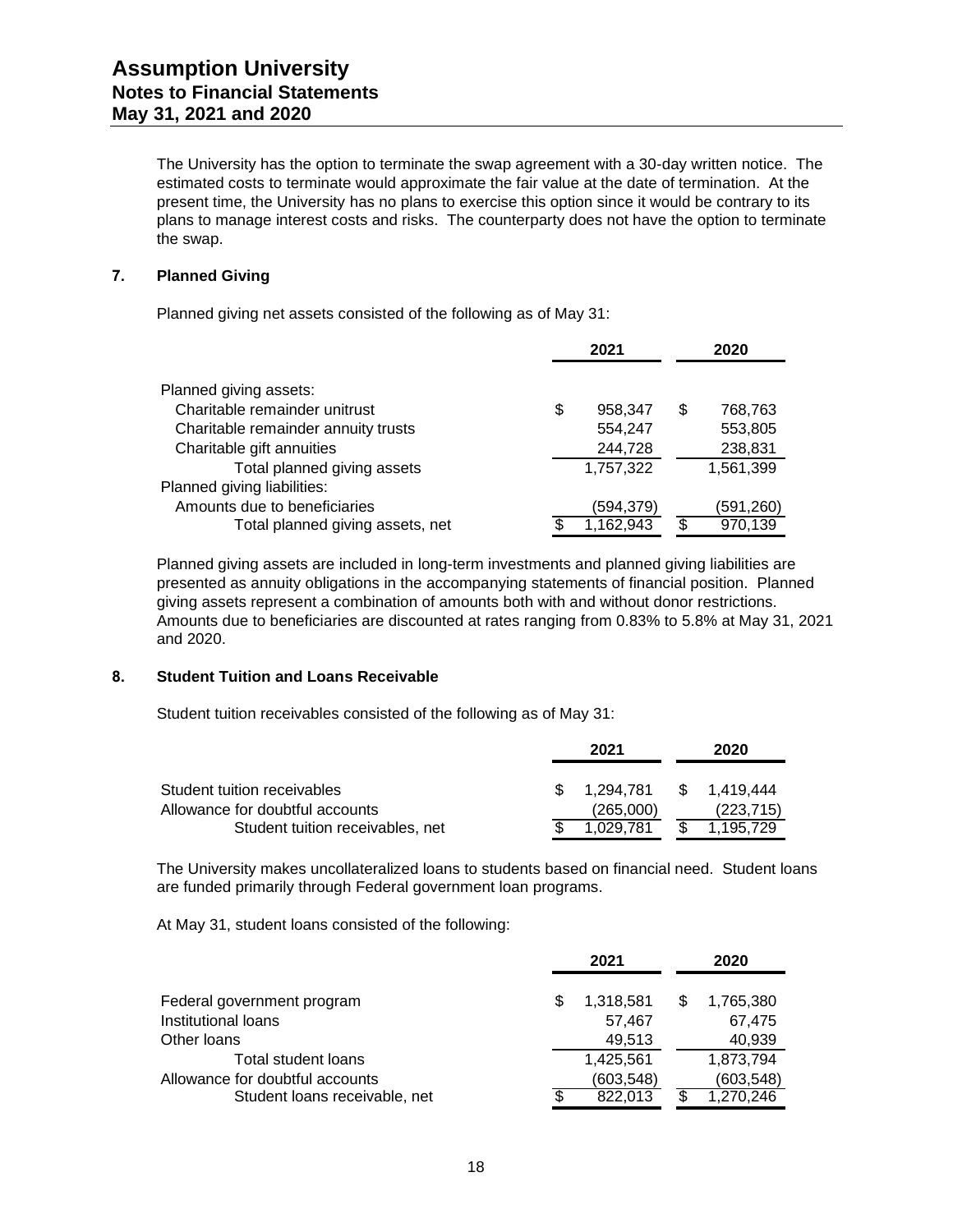The University participates in the Perkins federal revolving loan program. The program expired on September 30, 2017 and the University did not disburse Perkins loans to any new student on or after October 1, 2017, except for subsequent disbursements of loans first disbursed between June 30, 2017 and September 30, 2017. The Federal government has begun the wind-down of the Perkins loan program and will continue to collect the federal share of the Perkins funds over the upcoming fiscal years. The University, accordingly, has a liability to the Federal government at May 31, 2021 and 2020 in the amount of \$1,594,655 and \$2,026,340, respectively.

At May 31, the following amounts were past due under student loan programs:

|                      | 2021          | 2020          |
|----------------------|---------------|---------------|
| 1-60 Days past due   | \$<br>158.453 | \$<br>83,664  |
| 61-90 Days past due  | 36,710        | 38,850        |
| 91-120 Days past due | 26,893        | -             |
| 121+ Days past due   | 252,393       | 247,407       |
| Total past due       | 474.449       | \$<br>369,921 |

Performing loans are those which are less than or equal to 120 days past due. Nonperforming loans are those which are greater than 120 days past due. Allowances for doubtful accounts are established based on prior collection experience and current economic factors which, in management's judgment, could influence the ability of loan recipients to repay the amounts per the loan terms. These allowances are based on historical loan defaults and write-offs. Loan balances are written off only when they are deemed to be permanently uncollectible, which generally results in their being assigned to the Federal government.

## **9. Retirement Plans and Voluntary Retirement Programs**

Most of the University's full-time faculty and administrative staff are eligible to participate in defined contribution plans the University offers. The University contributes to these plans for the benefit of all participating employees. Contributions to the retirement plans amounted to \$1,304,054 and \$1,855,736 in 2021 and 2020, respectively.

The University incurred nonoperating expenses of \$1,011,343 for the year ended May 31, 2021 and \$0 for the year ended May 31, 2020 related to voluntary early retirement programs.

## **10. Related Party Transactions**

The Augustinians of the Assumption (the "Order") is the founding order of the University. In 1972, with the support of the Order, the University's Board elected its first lay president. Since that time, all of the University's presidents have been lay presidents; however, the Assumptionist presence remains an important, if not essential, part of the University's educational endeavors. To encourage the continued presence of the Assumptionists on campus as professors, administrators and clergy, the University provides financial support to the Order. During the years ended May 31, 2021 and 2020, payments totaling \$538,071 and \$585,890, respectively, were made to the Order. In 2013, the University opened an additional campus in Rome, Italy. The campus is located on land owned by the Order. Lease-related payments for the Rome campus during the years ended May 31, 2021 and 2020 totaling approximately \$0 and \$47,000, respectively, were made to the Order.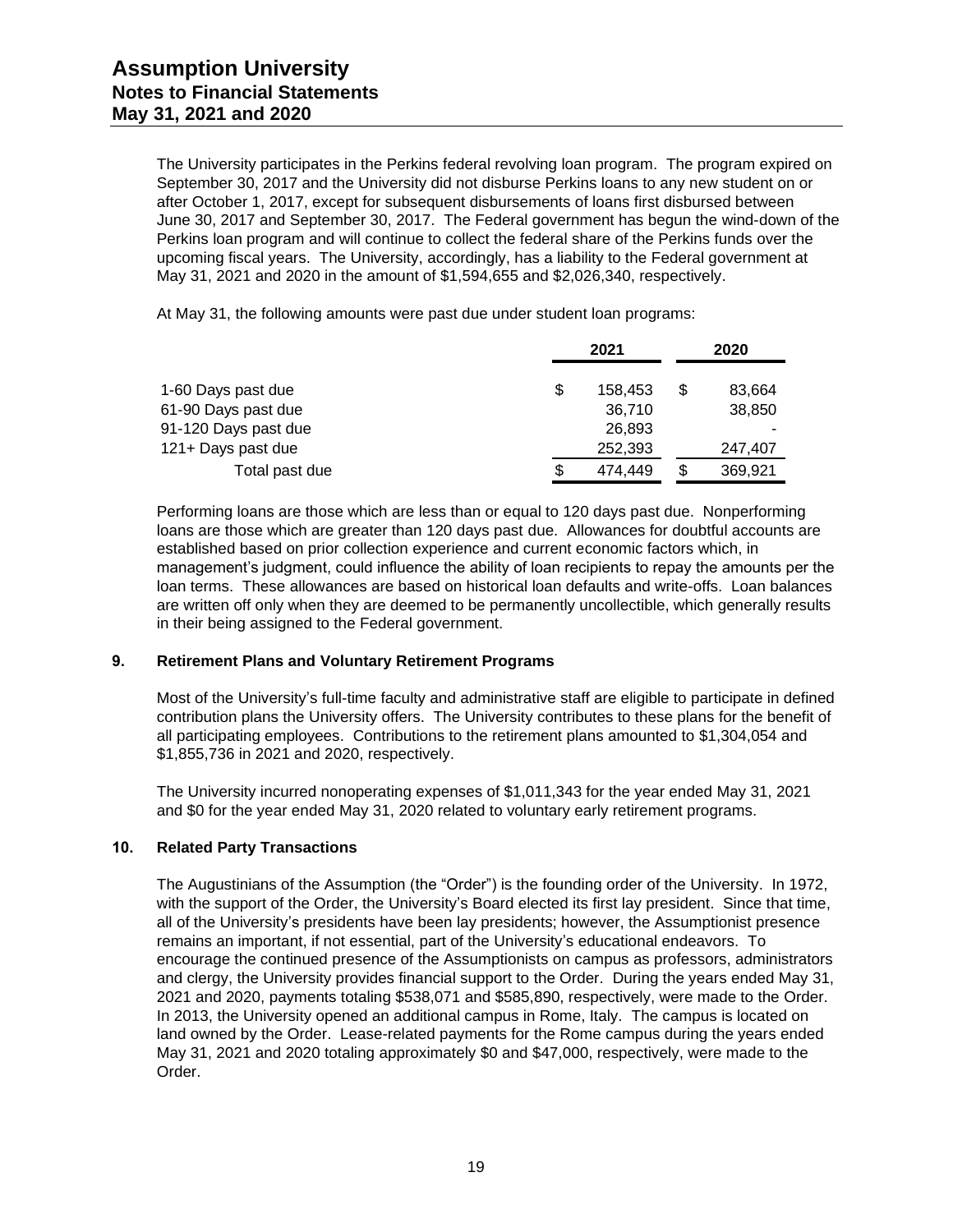The University's health insurance provider employs an individual who is also a member of the University's Board. During the years ended May 31, 2021 and 2020, the University paid \$4,120,484 and \$3,897,736, respectively, to this provider for health insurance costs. The procurement of health insurance is performed in accordance with the University's established policies and procedures, and management and the Board report and monitor related party transactions in accordance with a formally adopted Conflict of Interest Policy.

#### **11. Fair Value Measurements**

The University records its investments, including alternative investments, at fair value. Fair value is defined as the exchange price that would be received for an asset or paid to transfer a liability (an exit price) in the principal or most advantageous market for the asset or liability in an orderly transaction between market participants on the measurement date.

The University reviews and evaluates values provided by the investment managers and assesses the valuation methods and assumptions used in determining their fair value. Those estimated fair values may differ significantly from the values that would have been used had a ready market for these investments existed and the differences could be material. The University has the ability to liquidate its investments periodically in accordance with the provisions of the respective fund managers.

There is a hierarchy of valuation inputs for assets and liabilities based on the extent to which the inputs are observable in the marketplace.

The following describes the hierarchy of inputs used to measure fair value and the primary valuation methodologies used by the University for financial instruments measured at fair value on a recurring basis.

The three levels of inputs are as follows:

- Level 1 Observable inputs such as quoted prices in active markets.
- Level 2 Inputs other than the quoted prices in active markets, that are observable either directly or indirectly.
- Level 3 Unobservable inputs that are supported by little or no market data, which require the reporting entity to develop its own assumptions. Level 3 also includes beneficial interests in trusts managed by third party trustees.

A financial instrument's categorization within the valuation hierarchy is based upon the lowest level of input that is significant to the fair value measurement.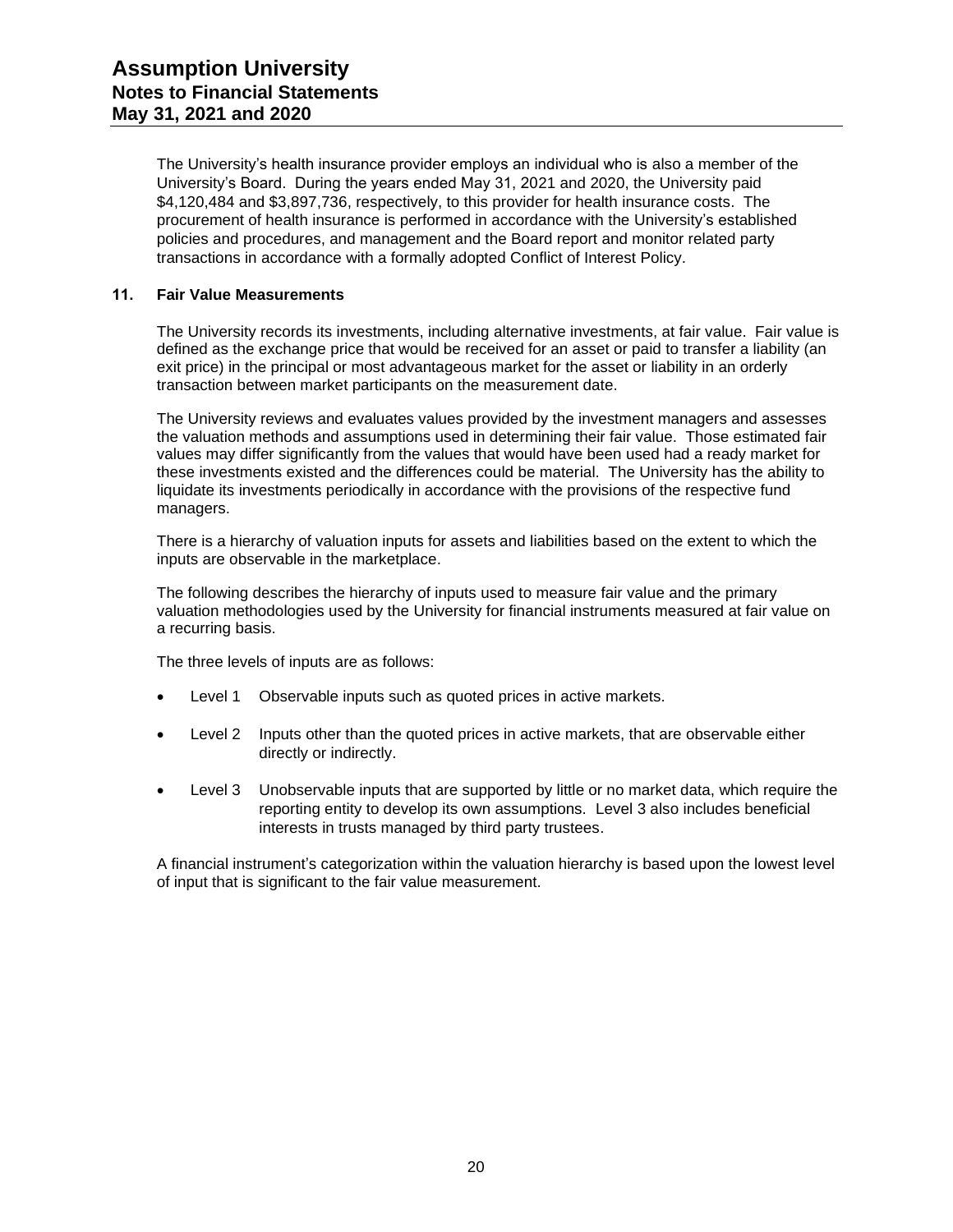|                                 |    |            |    |         | 2021      |    |                                                     |    |               |
|---------------------------------|----|------------|----|---------|-----------|----|-----------------------------------------------------|----|---------------|
|                                 |    | Level 1    |    | Level 2 | Level 3   |    | <b>Investments</b><br><b>Measured at</b><br>NAV (a) |    | Total         |
| Assets at fair value:           |    |            |    |         |           |    |                                                     |    |               |
| Mutual funds:                   |    |            |    |         |           |    |                                                     |    |               |
| Domestic                        | \$ | 40,211,794 | \$ |         | \$        | \$ |                                                     | \$ | 40,211,794    |
| International                   |    | 26,285,162 |    |         |           |    |                                                     |    | 26,285,162    |
| <b>Balanced</b>                 |    | 7,429,682  |    |         |           |    |                                                     |    | 7,429,682     |
| Fixed income                    |    | 15,644,370 |    |         |           |    | 9,883,600                                           |    | 25,527,970    |
| Equities:                       |    |            |    |         |           |    |                                                     |    |               |
| Domestic                        |    | 173,420    |    |         |           |    |                                                     |    | 173,420       |
| International                   |    |            |    |         |           |    | 2,612,427                                           |    | 2,612,427     |
| Limited partnerships            |    |            |    |         |           |    | 15,847,908                                          |    | 15,847,908    |
| Total investments               |    | 89,744,428 |    |         |           |    | 28,343,935                                          |    | 118,088,363   |
| Beneficial interest in trust    |    |            |    |         | 1,829,875 |    |                                                     |    | 1,829,875     |
| Total assets at fair value      | S  | 89,744,428 | \$ |         | 1,829,875 | S  | 28,343,935                                          |    | \$119,918,238 |
| Liabilities at fair value:      |    |            |    |         |           |    |                                                     |    |               |
| Annuity obligations             | \$ |            | S  | 594,379 | \$        | \$ |                                                     | S  | 594,379       |
| Interest rate swap agreement    |    |            |    | 196,094 |           |    |                                                     |    | 196,094       |
| Total liabilities at fair value | \$ |            | \$ | 790,473 | \$        | \$ |                                                     | \$ | 790,473       |

The following tables present the financial instruments carried at fair value as of May 31:

(a) Certain investments that are measured at fair value using the NAV per share (or its equivalent) practical expedient have not been classified within the fair value hierarchy. The fair value amounts presented in the above table are reported for the purpose of reconciling the fair value hierarchy to the investment amounts presented in the statement of financial position.

|                                 |     |            |     |                    | 2020            |                                              |    |               |
|---------------------------------|-----|------------|-----|--------------------|-----------------|----------------------------------------------|----|---------------|
|                                 |     | Level 1    |     | Level <sub>2</sub> | Level 3         | <b>Investments</b><br>Measured at<br>NAV (a) |    | Total         |
| Assets at fair value:           |     |            |     |                    |                 |                                              |    |               |
| Mutual funds:                   |     |            |     |                    |                 |                                              |    |               |
| Domestic                        | \$. | 25,759,980 | \$  |                    | \$              | \$<br>2,889,064                              | S  | 28,649,044    |
| International                   |     | 22,645,298 |     |                    |                 |                                              |    | 22,645,298    |
| <b>Balanced</b>                 |     | 5,627,473  |     |                    |                 |                                              |    | 5,627,473     |
| Fixed income                    |     | 33,654,337 |     |                    |                 | 5,190,273                                    |    | 38,844,610    |
| Equities:                       |     |            |     |                    |                 |                                              |    |               |
| Domestic                        |     | 108,719    |     |                    |                 |                                              |    | 108,719       |
| International                   |     |            |     |                    |                 | 1,421,959                                    |    | 1,421,959     |
| Limited partnerships            |     |            |     |                    |                 | 13,118,841                                   |    | 13,118,841    |
| <b>Total investments</b>        |     | 87,795,807 |     |                    |                 | 22,620,137                                   |    | 110,415,944   |
| Beneficial interest in trust    |     |            |     |                    | 1,466,635       |                                              |    | 1,466,635     |
| Total assets at fair value      | \$  | 87,795,807 | \$  |                    | \$<br>1,466,635 | \$<br>22,620,137                             |    | \$111,882,579 |
| Liabilities at fair value:      |     |            |     |                    |                 |                                              |    |               |
| Annuity obligations             | \$  |            | \$. | 591,260            | \$              | \$                                           | S  | 591,260       |
| Interest rate swap agreement    |     |            |     | 447,937            |                 |                                              |    | 447,937       |
| Total liabilities at fair value | \$. |            | \$  | 1,039,197          | \$              | \$                                           | \$ | 1,039,197     |

(a) Certain investments that are measured at fair value using the NAV per share (or its equivalent) practical expedient have not been classified within the fair value hierarchy. The fair value amounts presented in the above table are reported for the purpose of reconciling the fair value hierarchy to the investment amounts presented in the statement of financial position.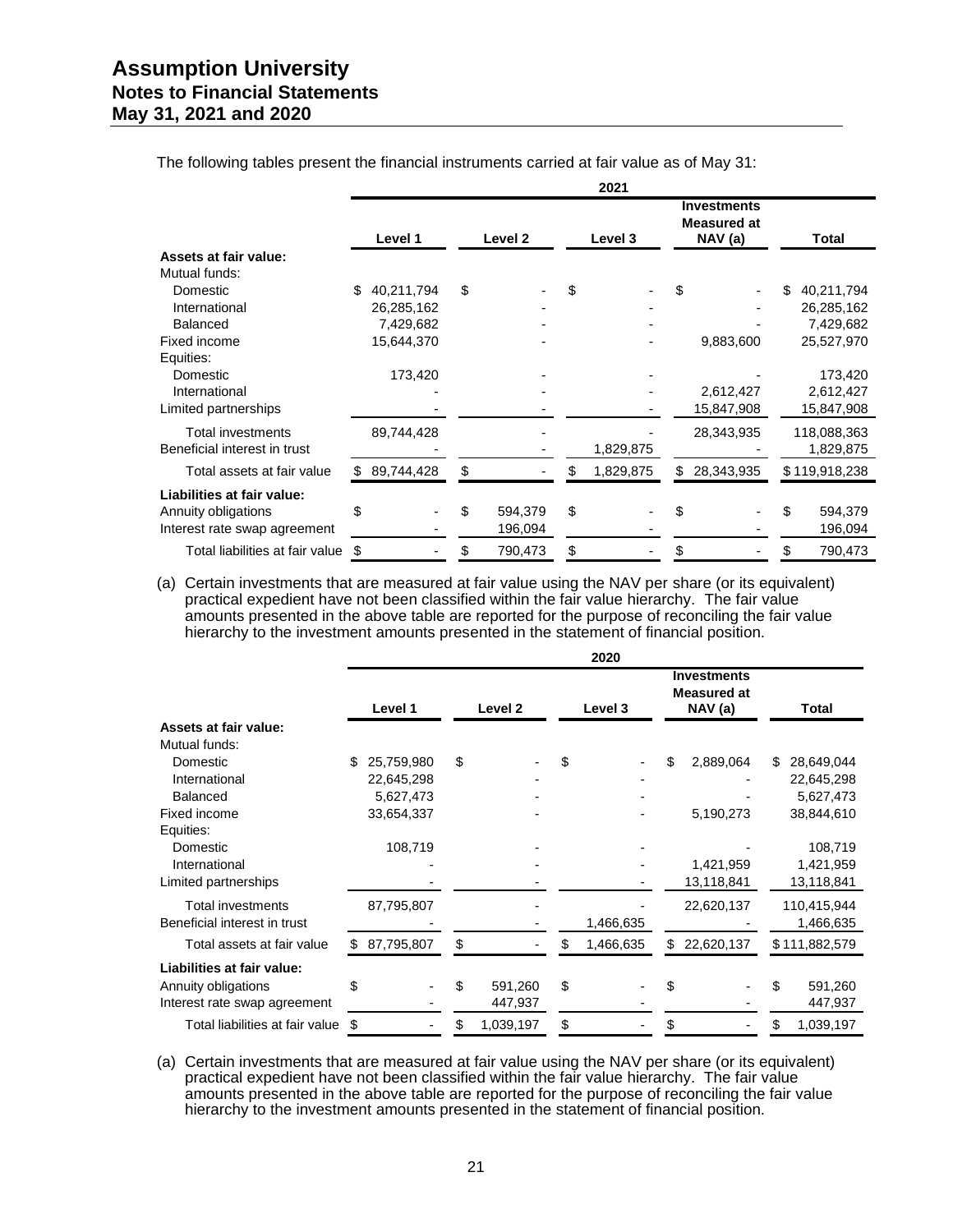The assets held in trust are managed by an independent third party trustee, and the University has no authority over investment decisions. Thus, the trust assets are classified as Level 3 within the fair value hierarchy levels.

There were no transfers between fair value hierarchy levels during the years ended May 31, 2021 and 2020.

The redemption terms for those investments valued at NAV consisted of the following as of May 31:

|                                                  |   | 2021                   |                           |                             |                                                     |  |  |  |
|--------------------------------------------------|---|------------------------|---------------------------|-----------------------------|-----------------------------------------------------|--|--|--|
| <b>Asset Class</b>                               |   | Fair<br>Value          | <b>Number</b><br>of Funds | <b>Redemption</b><br>Terms  | <b>Redemption</b><br><b>Notice</b><br><b>Period</b> |  |  |  |
| Fixed income (a)<br>Equities - international (b) | S | 9,883,600<br>2,612,427 |                           | daily<br>monthly            | 2 days<br>2 days                                    |  |  |  |
| Limited partnerships (c)                         |   | 15,847,908             | 3                         | monthly, quarterly, 5 years | 1 day                                               |  |  |  |
|                                                  | S | 28.343.935             |                           |                             |                                                     |  |  |  |

(a) Earn long-term capital from a broadly diversified portfolio of U.S. centric fixed income holdings, while keeping capital preservation in mind

(b) Earn long-term capital from a broadly diversified portfolio of primarily emerging market equities

(c) Identify quality companies with potential for above-average rates of profitability that sell at a discount relative to their underlying value

|                              |     |               | 2020                      |                             |                                                     |
|------------------------------|-----|---------------|---------------------------|-----------------------------|-----------------------------------------------------|
| <b>Asset Class</b>           |     | Fair<br>Value | <b>Number</b><br>of Funds | <b>Redemption</b><br>Terms  | <b>Redemption</b><br><b>Notice</b><br><b>Period</b> |
| Mutual funds - domestic (a)  | \$. | 2,889,064     |                           | monthly                     | $1-30$ days                                         |
| Fixed income (b)             |     | 5,190,273     | 1                         | daily                       | 2 days                                              |
| Equities - international (c) |     | 1,421,959     | 1                         | monthly                     | 2 days                                              |
| Limited partnerships (d)     |     | 13,118,841    | 3                         | monthly, quarterly, 5 years | 1 day                                               |
|                              |     | 22,620,137    |                           |                             |                                                     |

(a) Earn long-term capital from a broadly diversified portfolio of primarily U.S. stocks

(b) Earn long-term capital from a broadly diversified portfolio of U.S. centric fixed income holdings, while keeping capital preservation in mind

(c) Earn long-term capital from a broadly diversified portfolio of primarily emerging market equities

(d) Identify quality companies with potential for above-average rates of profitability that sell at a discount relative to their underlying value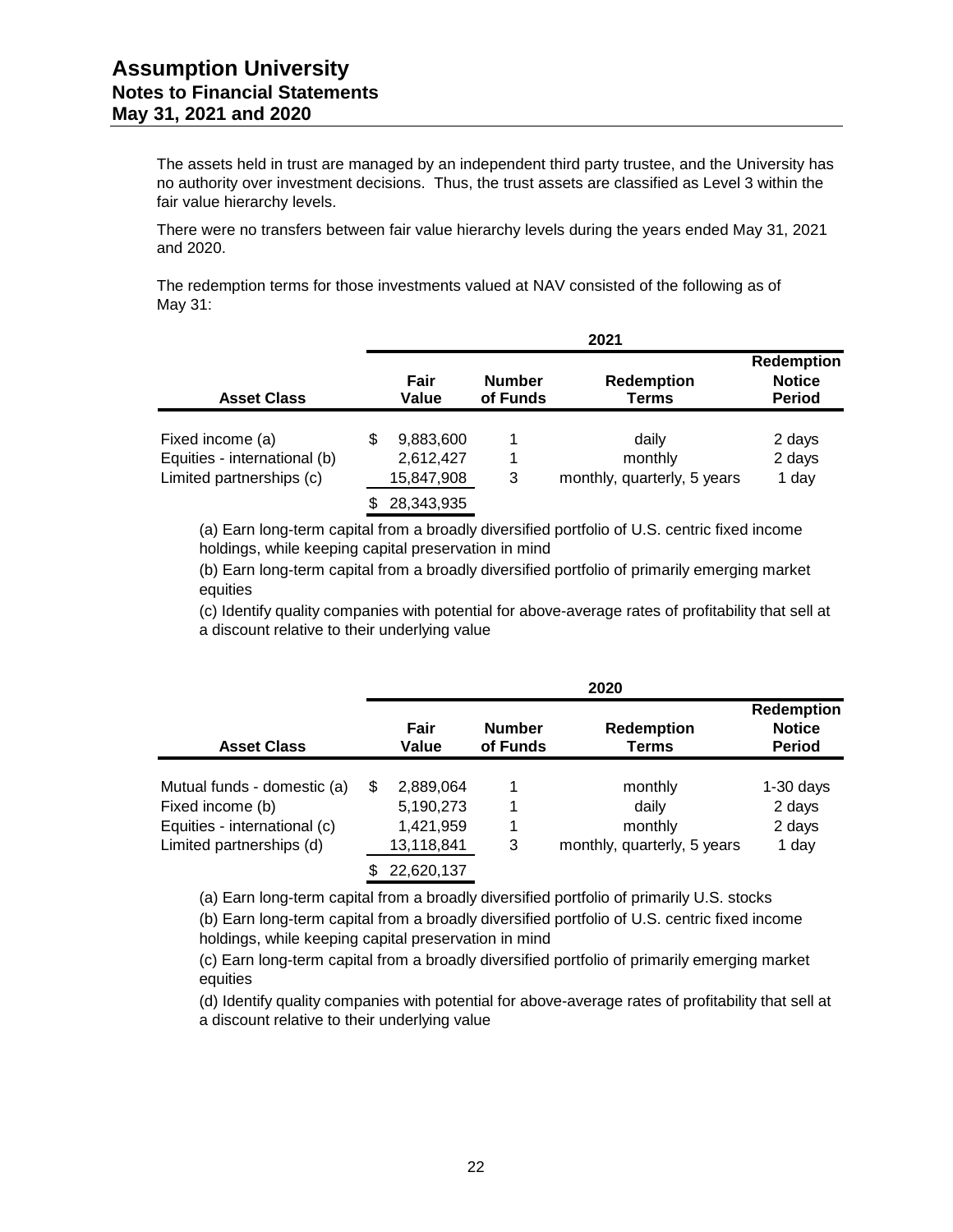In January 2014, the University entered into a limited partnership with a commitment to invest \$4,500,000. The University had unfunded commitments of \$578,250 to this limited partnership at May 31, 2021 and 2020. In January 2016, the University entered into a second limited partnership with a commitment to invest \$1,282,139. The University had unfunded commitments of \$208,297 to this limited partnership at May 31, 2021 and 2020.

Interest rate swaps are valued using both observable and unobservable inputs, such as quotations received from the counterparty, dealers or brokers, whenever available and considered reliable. In instances where models are used, the value of the interest rate swap depends upon the contractual terms of, and specific risks inherent in, the instrument as well as the availability and reliability of observable inputs. Such inputs include market prices for reference securities, yield curves, credit curves, measures of volatility, prepayment rates, assumptions for nonperformance risk, and correlations of such inputs. The University's interest rate swap agreement has inputs which can generally be corroborated by market data and is therefore classified within Level 2.

The methods described above may produce a fair value calculation that may not be indicative of net realized value or reflective of future fair values. Furthermore, while the University believes its valuation methods are appropriate and consistent with other market participants, the use of different methodologies or assumptions to determine the fair value of certain financial instruments could result in a different estimate of fair value at the reporting date.

## **12. Endowment Disclosures**

The University endowment funds consist of approximately 200 individual accounts established for a variety of purposes. The endowment consists of donor-restricted endowment funds and funds designated by the Board to function as endowments. Net assets associated with endowment funds, including funds designated by the Board to function as endowments, are classified and reported based on the existence or absence of donor-imposed restrictions.

Massachusetts adopted a version of the Uniform Prudent Management of Institutional Funds Act (UPMIFA). UPMIFA is a model act that provides rules of construction concerning the investment, use and modification of funds held by operating charitable organizations, including endowment funds. The standard does provide guidance on the net asset classification of donor-restricted endowment funds for a not-for-profit organization that is subject to UPMIFA and also requires additional disclosures about an organization's endowment funds related to net asset classifications, net asset composition, changes in net asset composition, and spending and investment policies.

The Board has interpreted UPMIFA as requiring the preservation of the purchasing power of the original gift as of the gift date of the donor-restricted endowment funds absent explicit donor stipulations to the contrary. As a result of this interpretation, the University classifies as donorrestricted net assets (a) the original value of gifts donated to the endowment, (b) the original value of subsequent gifts to the endowment, and (c) accumulations to the endowment made in accordance with the direction of the applicable donor gift instrument at the time the accumulation is added to the fund.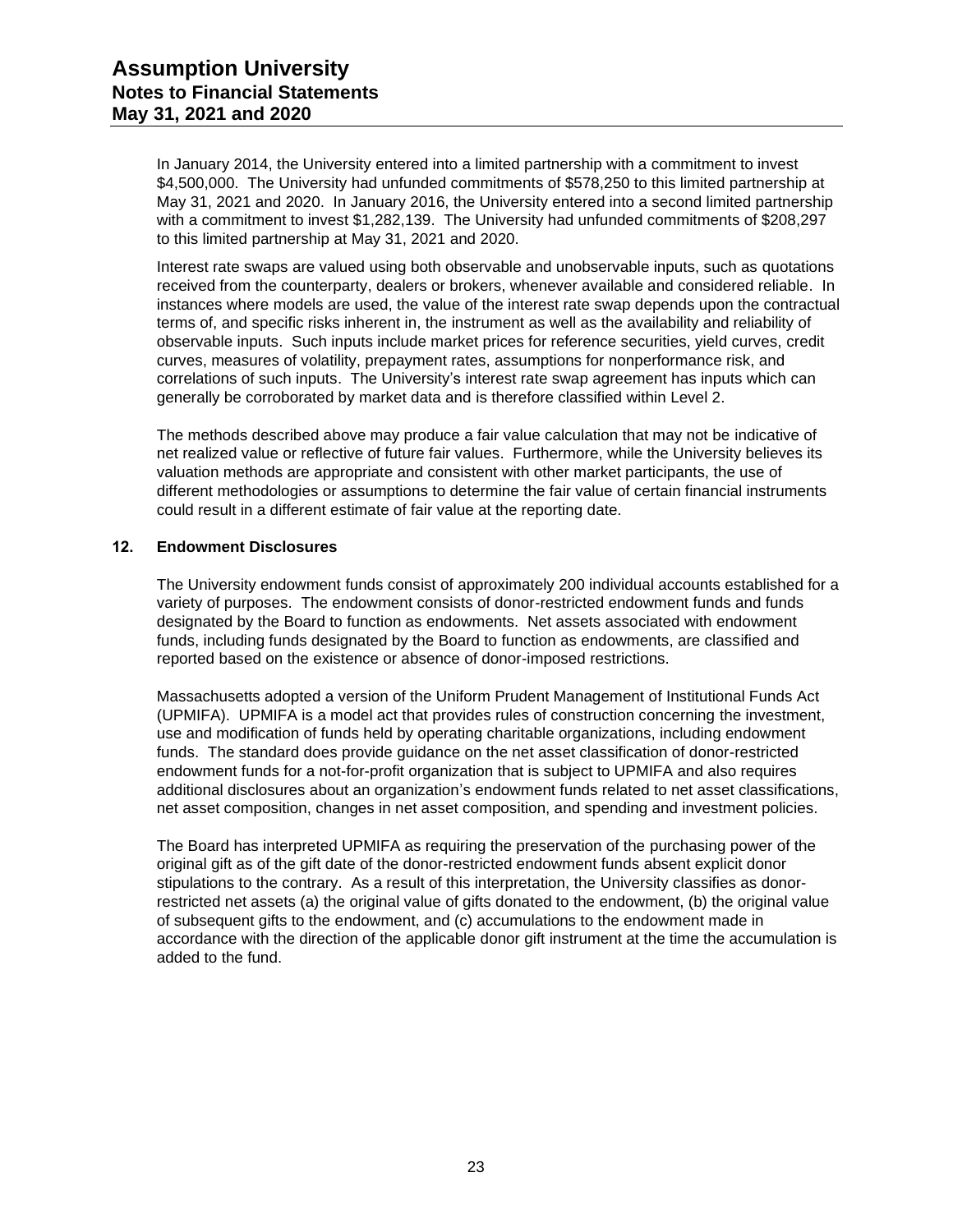From time to time, the fair value of assets associated with individual donor-restricted endowment funds may fall below the level that the donor or UPMIFA requires the University to retain as a fund of perpetual duration. At May 31, 2021 and 2020, there were no underwater funds of this nature. Although UPMIFA authorizes the expenditure of underwater endowments where such expenditure is prudent, the University has adopted a policy to not spend from underwater endowments.

In accordance with UPMIFA, the University considers the following factors in making a determination to appropriate or accumulate donor-restricted funds:

- 1. The duration and preservation of the fund
- 2. The purpose of the University and the donor-restricted endowment fund
- 3. General economic conditions
- 4. The possible effect of inflation and deflation
- 5. The expected total return from income and the appreciation of investments
- 6. Other resources of the University
- 7. Investment policies of the University

### **Investment Objective**

The endowment's assets shall be invested in accordance with sound investment practices that emphasize long-term investment fundamentals. In establishing the investment objectives of the endowment, the Trustees have taken into account the financial needs and circumstances of the University, the time horizon available for investment, the nature of the endowment's cash flows and liabilities, and other factors that affect their risk tolerance. Consistent with this, the Trustees have determined that the investment of these assets shall be guided by the following underlying goals:

- To achieve a positive rate of return over the long term that would contribute to the cash flow needs of the organization for on-going operations, special initiatives and capital projects in support of the endowment;
- To provide for asset growth at a rate in excess of the rate of inflation, net of expenses and spending;
- To diversify the assets in order to reduce the risk of wide swings in market value from year-toyear, or of incurring large losses that could occur from concentrated positions;
- To achieve investment results over the long term that compare favorably with those of other endowments and foundations, professionally managed portfolios and of appropriate market indexes.

#### **Spending Policy**

Spending policy is the implementation of an approach that assists the Board in determining future distributions from the endowment. The spending decision is important because of its impact on income and future asset value. The spending policy is controlled by the Investment Committee of the Board, which has a fiduciary responsibility to ensure that the University's funds are prudently managed.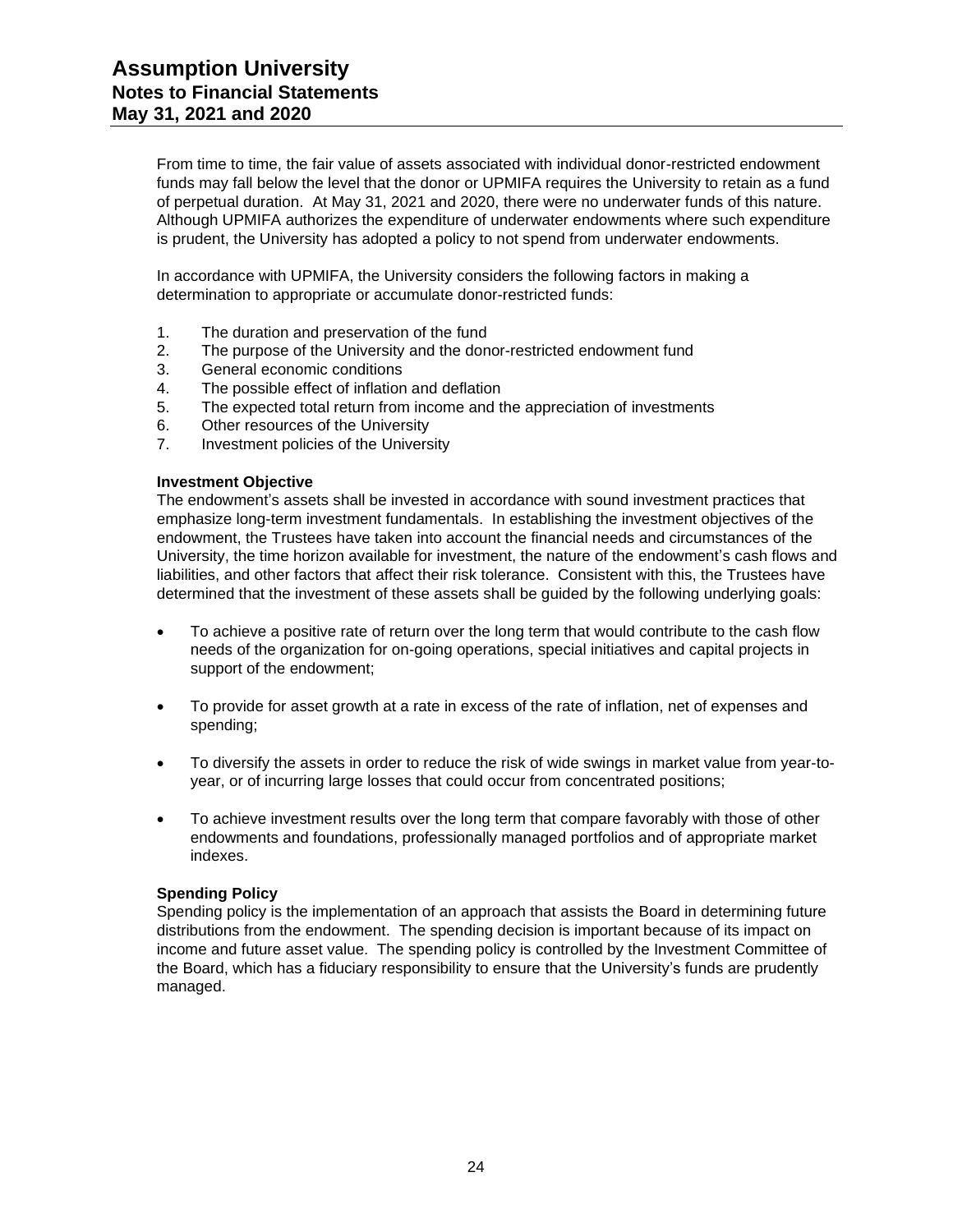The specific spending policy of the University's endowment starts with the prior year's spending and adjusts for the change in the consumer price index subject to a band with the floor at 3.75% and the ceiling at 5.25% of the trailing 20 quarter average value of the endowment. The purpose is to ensure a stable and predictable level of endowment support to the operating budget.

The University has interpreted relevant state law as generally permitting the spending of income and gains on endowment funds restricted in perpetuity over a stipulated period of time. State law allows the Board to appropriate a specified percentage of the income and appreciation earned on the endowment as is prudent considering the University's long and short-term needs, present and anticipated financial requirements, expected total return on its investments, price level trends and general economic conditions. Under the University's spending policy, cumulative appreciation (including interest and dividends) in an amount up to 5.25% of the average market value of qualifying endowment funds restricted in perpetuity at the end of the previous 20 quarters may be appropriated.

The endowment net asset composition by type of fund consisted of the following at May 31:

|                                                                      |                                             | 2021                                     |                                 |
|----------------------------------------------------------------------|---------------------------------------------|------------------------------------------|---------------------------------|
|                                                                      | <b>Without Donor</b><br><b>Restrictions</b> | <b>With Donor</b><br><b>Restrictions</b> | Total                           |
| Donor-restricted endowment funds<br>Board-designated endowment funds | \$<br>54,767,645                            | 47,023,546<br>S                          | 47,023,546<br>\$.<br>54,767,645 |
| Total endowment funds                                                | 54,767,645                                  | 47,023,546<br>S                          | \$101,791,191                   |
|                                                                      |                                             | 2020                                     |                                 |
|                                                                      | <b>Without Donor</b><br><b>Restrictions</b> | <b>With Donor</b><br><b>Restrictions</b> | Total                           |
| Donor-restricted endowment funds<br>Board-designated endowment funds | \$<br>45,278,884                            | \$.<br>37,625,367                        | 37,625,367<br>\$.<br>45,278,884 |
| Total endowment funds                                                | 45,278,884<br>S                             | 37,625,367<br>S                          | 82,904,251<br>S                 |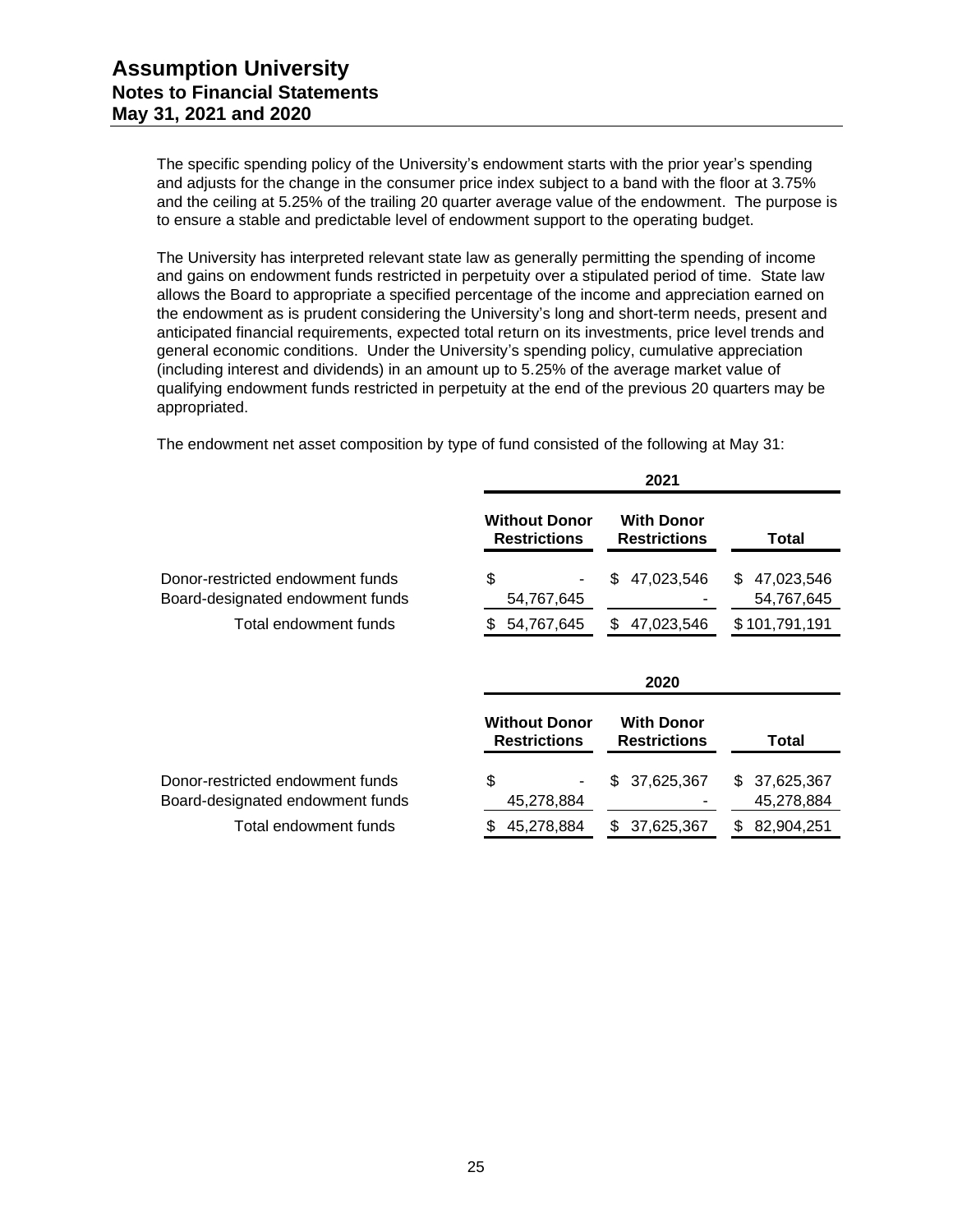|                                                                                           | 2021                                        |                                          |                              |  |  |  |
|-------------------------------------------------------------------------------------------|---------------------------------------------|------------------------------------------|------------------------------|--|--|--|
|                                                                                           | <b>Without Donor</b><br><b>Restrictions</b> | <b>With Donor</b><br><b>Restrictions</b> | Total                        |  |  |  |
| Endowment net assets, beginning of year                                                   | 45,278,884<br>S                             | 37,625,367<br>S.                         | 82,904,251<br>S              |  |  |  |
| Investment return, net                                                                    | 12.428.311                                  | 10.236.671                               | 22,664,982                   |  |  |  |
| Contributions/designations                                                                | 4,530                                       | 559,649                                  | 564,179                      |  |  |  |
| Appropriation of endowment assets for<br>expenditure<br>Endowment net assets, end of year | (2,944,080)<br>54,767,645                   | (1,398,141)<br>47,023,546<br>S           | (4,342,221)<br>\$101,791,191 |  |  |  |

Changes in endowment net assets for the fiscal years ended May 31 consisted of the following:

|                                                                                         | 2020                                        |                                          |                 |  |  |
|-----------------------------------------------------------------------------------------|---------------------------------------------|------------------------------------------|-----------------|--|--|
|                                                                                         | <b>Without Donor</b><br><b>Restrictions</b> | <b>With Donor</b><br><b>Restrictions</b> | Total           |  |  |
| Endowment net assets, beginning of year                                                 | 65,420,008<br>S.                            | 37.522.065<br>\$.                        | \$102,942,073   |  |  |
| Investment return, net                                                                  | 2,025,101                                   | 1,123,904                                | 3,149,005       |  |  |
| Contributions/designations                                                              | 15,970                                      | 463,202                                  | 479,172         |  |  |
| Appropriation of endowment assets for<br>expenditure                                    | (4, 182, 195)                               | (1,483,804)                              | (5,665,999)     |  |  |
| Transfer from board-designated endowment<br>to general funds without donor restrictions | (18,000,000)                                |                                          | (18,000,000)    |  |  |
| Endowment net assets, end of year                                                       | 45.278.884                                  | 37.625.367<br>S                          | 82,904,251<br>S |  |  |

In February 2020, the Investment Committee of the Board allocated \$18 million of boarddesignated endowment for construction of the new Health Sciences building.

Endowment net assets include \$128,869 and \$178,792 of contributions receivable as of May 31, 2021 and 2020, respectively.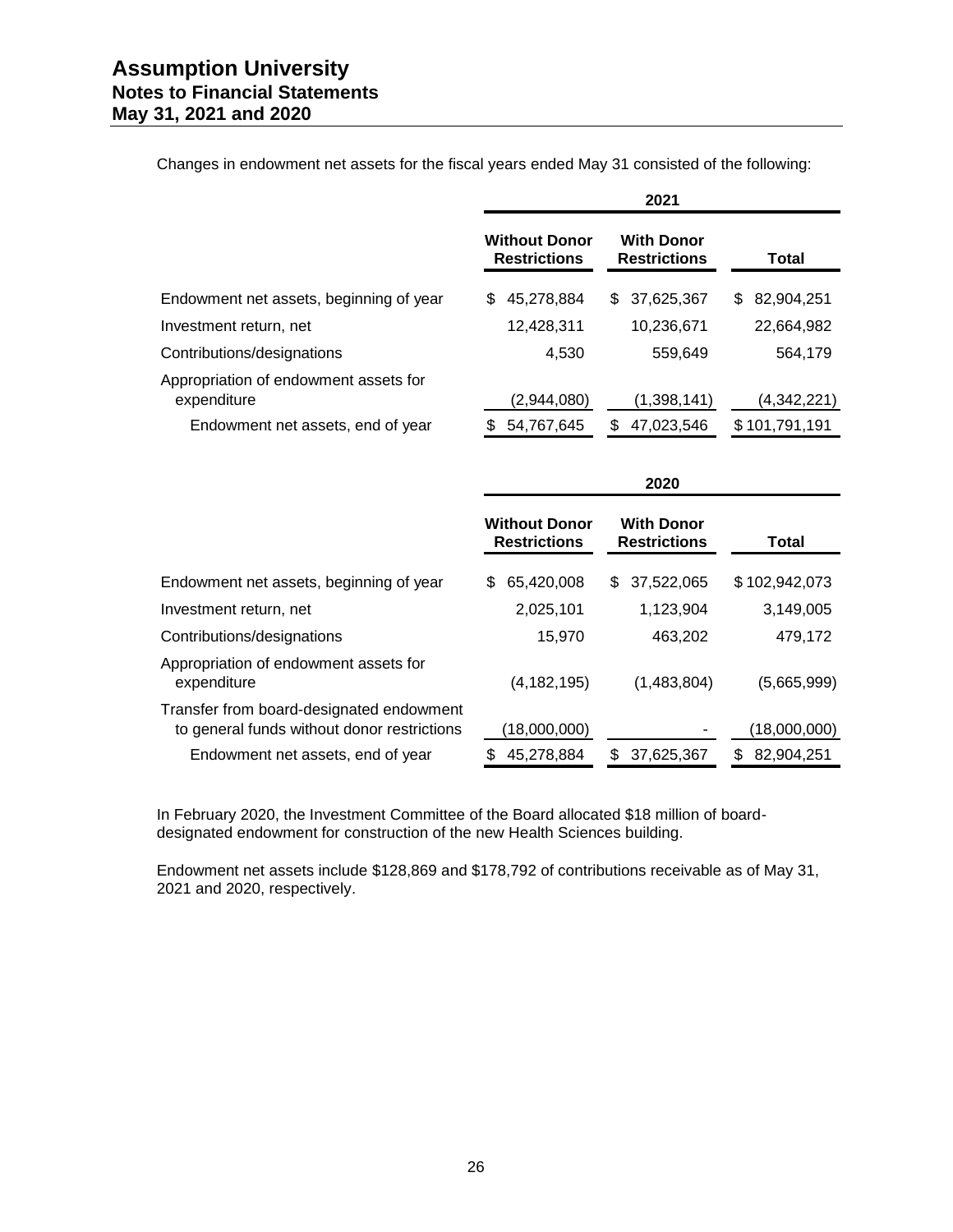# **13. Composition of Net Assets**

Net assets consisted of the following at May 31:

|                                                              | 2021              | 2020                                  |
|--------------------------------------------------------------|-------------------|---------------------------------------|
| Net assets without donor restrictions                        |                   |                                       |
| Board-designated endowments:                                 |                   |                                       |
| Designated for repair and replacement                        | \$.<br>28,834,453 | 23,966,964<br>S                       |
| Designated for financial aid                                 | 7,716,767         | 6,335,607                             |
| Designated for faculty support                               | 5,454,467         | 4,459,237                             |
| Designated for general budget relief                         | 4,839,299         | 4,082,564                             |
| Designated for technology                                    | 4,927,797         | 4,019,655                             |
| Designated for other purposes                                | 2,994,862         | 2,414,857                             |
| Total board-designated endowments                            | 54,767,645        | $\overline{\mathbb{S}}$<br>45,278,884 |
| Net assets with donor restrictions                           |                   |                                       |
| Subject to expenditure for specified purpose:                |                   |                                       |
| Transition to university status                              | \$<br>2,252,179   | \$<br>2,851,295                       |
| Capital construction                                         | 2,232,580         | 545,478                               |
| Coronavirus relief                                           |                   | 178,453                               |
|                                                              | 4,484,759         | 3,575,226                             |
|                                                              |                   |                                       |
| Subject to the passage of time:                              |                   |                                       |
| Planned giving assets                                        | 546,700           | 515,655                               |
|                                                              |                   |                                       |
| Subject to restriction in perpetuity:                        |                   |                                       |
| Beneficial interest in trust                                 | 1,829,875         | 1,466,635                             |
| Planned giving assets                                        | 503,556           | 370,173                               |
|                                                              | 2,333,431         | 1,836,808                             |
| Subject to the College's spending policy and appropriations: |                   |                                       |
| Endowment returns subject to future appropriation:           |                   |                                       |
| Restricted for scholarship support                           | 18,212,432        | 11,819,387                            |
| Restricted for faculty support                               | 862,275           | 468,039                               |
| Restricted for program support                               | 4,014,258         | 1,963,009                             |
|                                                              | 23,088,965        | 14,250,435                            |
| Endowment funds restricted in perpetuity:                    |                   |                                       |
| Restricted for scholarship support                           | 15,967,058        | 15,407,409                            |
| Restricted for faculty support                               | 1,272,625         | 1,272,625                             |
| Restricted for program support                               | 6,694,898         | 6,694,898                             |
|                                                              | 23,934,581        | 23,374,932                            |
| Total net assets with donor restrictions                     | 54,388,436<br>\$  | \$<br>43,553,056                      |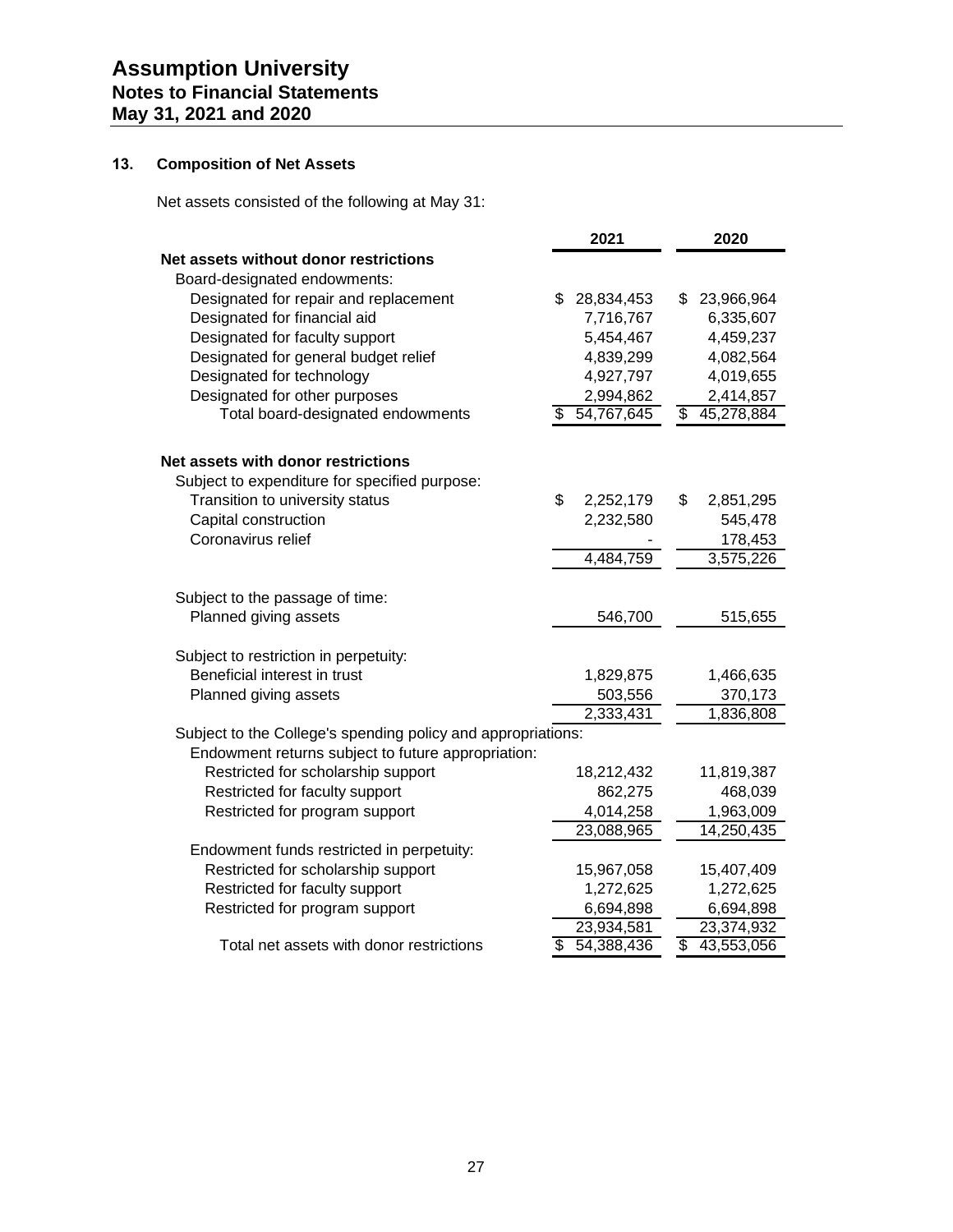# **Net Assets Released From Restrictions**

Net assets released from donor restrictions by incurring expenses satisfying the restricted purposes or by occurrence of events specified by the donors were as follows:

|                                 | 2021          | 2020          |
|---------------------------------|---------------|---------------|
| <b>Purpose restrictions</b>     |               |               |
| Scholarship support             | \$<br>998.357 | \$<br>993,509 |
| Faculty support                 | 82,067        | 82,010        |
| Program support                 | 317,717       | 408,285       |
| Transition to university status | 859,581       |               |
| Coronavirus relief              | 178,453       |               |
| Capital construction            | 115,000       |               |
|                                 | 2,551,175     | 1,483,804     |

### **Board Appropriations**

Board-designated endowment funds were appropriated as follows:

|                        | 2021 |           | 2020 |           |
|------------------------|------|-----------|------|-----------|
| Repair and replacement | S    | 1,742,500 | \$   | 2,960,000 |
| Financial aid          |      | 348,380   |      | 351,559   |
| Faculty support        |      | 223,843   |      | 227,826   |
| General budget relief  |      | 344,561   |      | 354,788   |
| Technology             |      | 191.595   |      | 188,578   |
| Other purposes         |      | 93,201    |      | 99,444    |
|                        | S    | 2,944,080 | S    | 4,182,195 |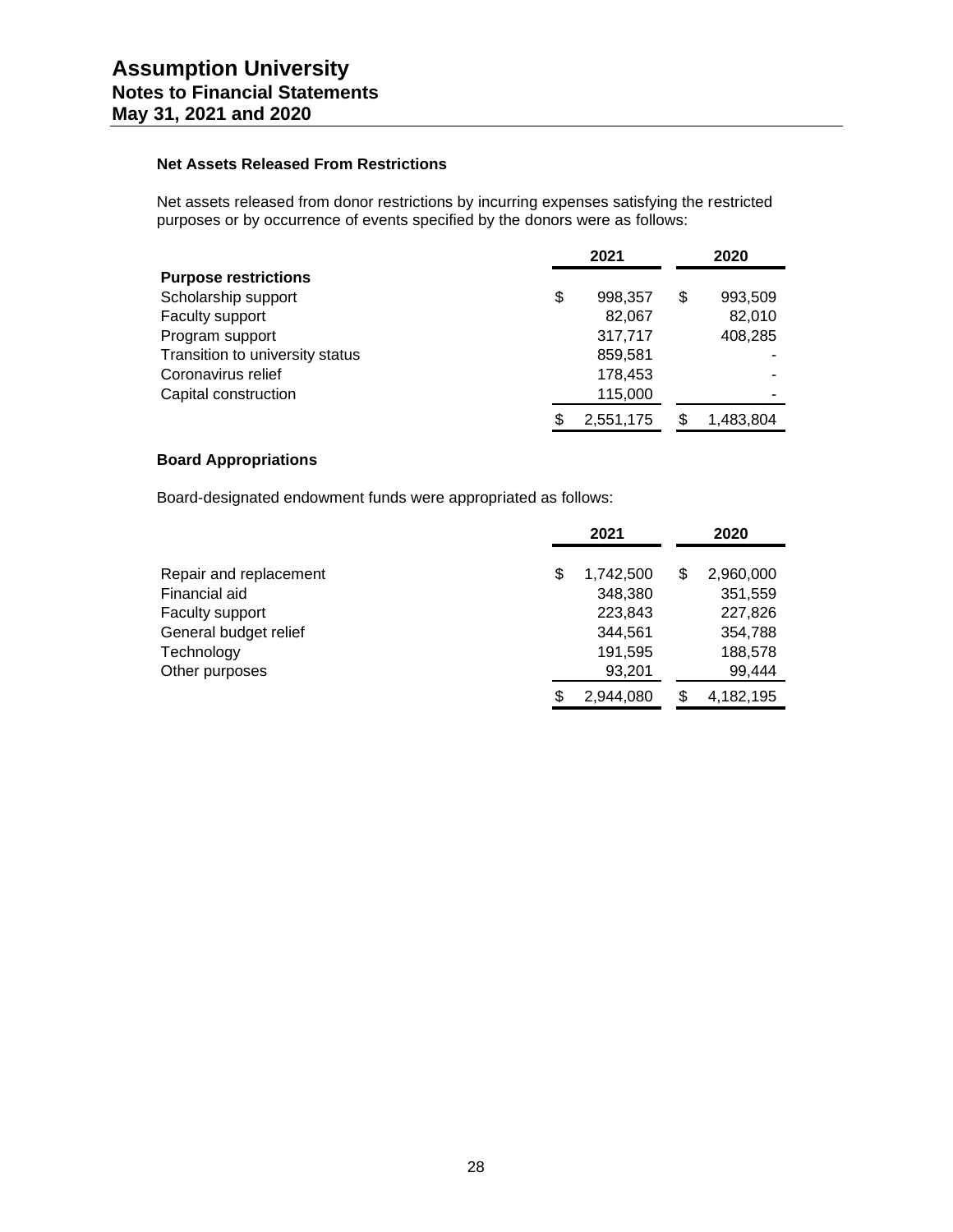#### **14. Liquidity and Availability**

The University's financial assets available within one year of the balance sheet date for general expenditures, such as operating expenses, scheduled principal payments on debt, and capitalized construction costs not financed with debt, were as follows:

|                                                    | 2021             | 2020              |
|----------------------------------------------------|------------------|-------------------|
| Financial assets at year end:                      |                  |                   |
| Cash                                               | 24,082,202<br>\$ | \$<br>16,963,009  |
| Short-term investments                             |                  | 10,972,462        |
| Student tuition receivables, net                   | 1,029,781        | 1,195,729         |
| Grants and other receivables                       | 4,563,018        | 109,820           |
| Student loans, net                                 | 822,013          | 1,270,246         |
| Contributions receivable, net                      | 5,420,233        | 5,198,263         |
| Long-term investments                              | 118,088,363      | 99,443,482        |
| Beneficial interest in trust                       | 1,829,875        | 1,466,635         |
| Total financial assets at year end                 | 155,835,485      | 136,619,646       |
| Adjusted for amounts not available to meet general |                  |                   |
| expenditures within one year:                      |                  |                   |
| Student Ioans, net                                 | (822, 013)       | (1,270,246)       |
| Contributions receivable due in more than one year | (3,456,249)      | (4, 136, 716)     |
| Donor-restricted endowment funds (net of           |                  |                   |
| receivables)                                       | (46, 894, 677)   | (37, 446, 575)    |
| Add: board-approved spending from donor-           |                  |                   |
| restricted endowment funds                         | 597,602          | 600,716           |
| Board-designated endowment funds                   | (54, 767, 645)   | (45, 278, 884)    |
| Add: board-approved spending from board-           |                  |                   |
| designated endowment funds                         | 3,748,516        | 4,372,744         |
| Planned giving assets                              | (1,757,322)      | (1,561,399)       |
| Beneficial interest in trust held by others        | (1,829,875)      | (1,466,635)       |
| Financial assets available to meet general         |                  |                   |
| expenditures within one year                       | 50,653,822<br>S  | 50,432,651<br>\$. |

The University's cash flows have seasonal variations attributable to the timing of tuition billing and contributions received. The University has a policy to structure its financial assets to be available as its general expenditures, liabilities, and other obligations come due. In addition to financial assets available to meet general expenditures within one year, the University operates with a balanced budget and anticipates collecting sufficient revenue to cover general expenditures not covered by donor-restricted resources. Refer to the statements of cash flows, which identify the sources and uses of the University's cash and show positive net cash provided by operating activities for the years ended May 31, 2021 and 2020.

The University's Board has designated a portion of its resources without donor restrictions to function as endowments. Those amounts are identified as board-designated endowment funds in the table above. These funds are invested for long-term appreciation and current income, but remain available and may be spent at the discretion of the Board. For the years ended May 31, 2022 and 2021, the Board has approved spending of \$597,602 and \$600,716, respectively, from the donor-restricted endowment funds for general expenditures, as well as \$3,748,516 and \$4,372,744, respectively, from the board-designated endowment funds.